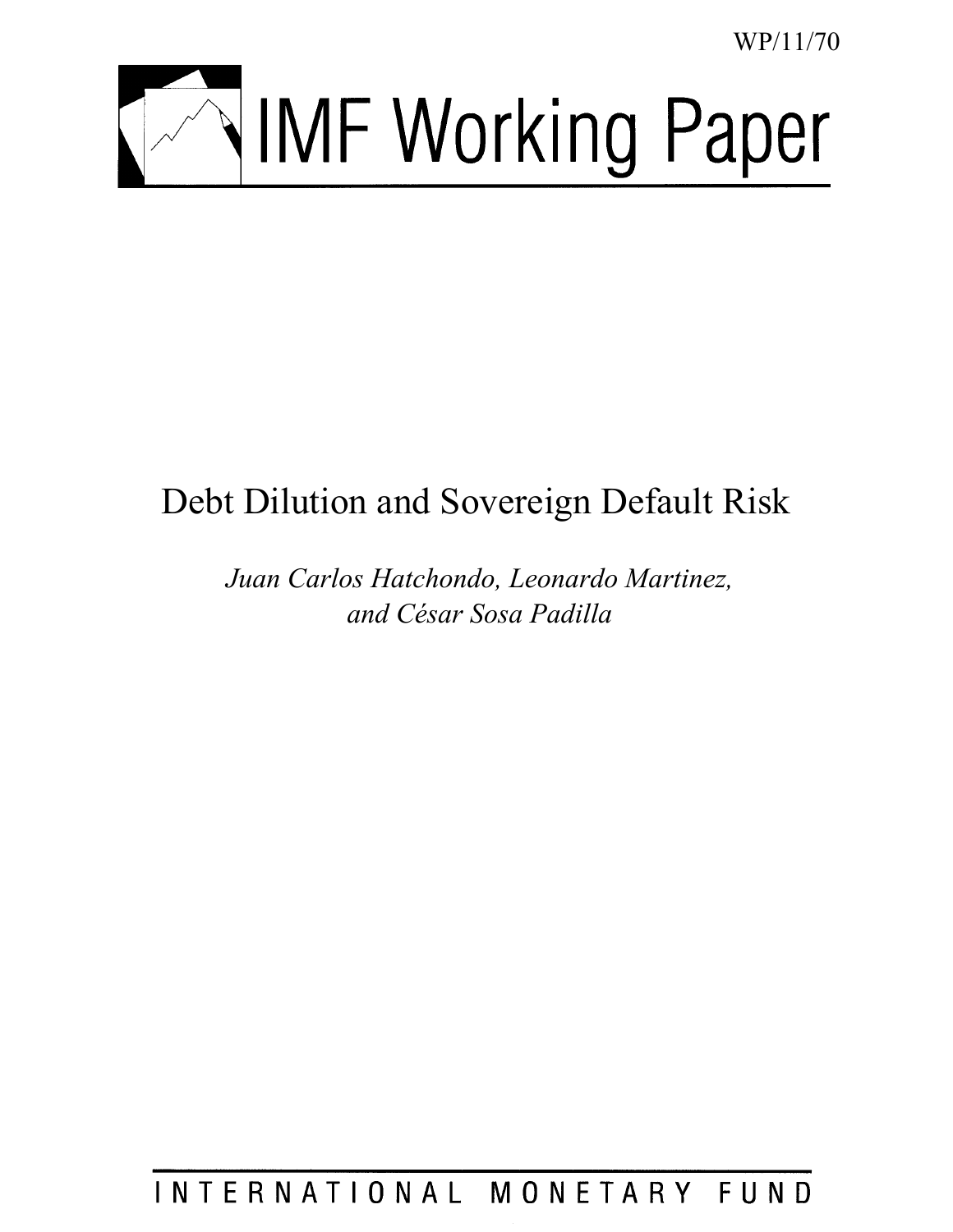### **IMF Working Paper**

### IMF Institute

### **Debt Dilution and Sovereign Default Risk**

### **Prepared by Juan Carlos Hatchondo, Leonardo Martinez, and César Sosa Padilla1**

### Authorized for distribution by Jorge Roldos

March 2011

**Abstract**

### **This Working Paper should not be reported as representing the views of the IMF.**

The views expressed in this Working Paper are those of the author(s) and do not necessarily represent those of the IMF or IMF policy. Working Papers describe research in progress by the author(s) and are published to elicit comments and to further debate.

We propose a modification to a baseline sovereign default framework that allows us to quantify the importance of debt dilution in accounting for the level and volatility of the interest rate spread paid by sovereigns. We measure the effects of debt dilution by comparing the simulations of the baseline model (with debt dilution) with the ones of the modified model without dilution. We calibrate the baseline model to mimic the mean and standard deviation of the spread, as well as the external debt level, the mean debt duration and a measure of default frequency in the data. We find that, even without commitment to future repayment policies and without contingency of sovereign debt, if the sovereign could eliminate debt dilution, the number of default per 100 years decreases from 3.10 to 0.42. The mean spread decreases from 7.38% to 0.57%. The standard deviation of the spread decreases from 2.45 to 0.72. Default risk falls in part because of a reduction of the level of sovereign debt (36% of the face value and of 11% of the market value). But we show that the most important effect of dilution on default risk results from a shift in the set of government's borrowing opportunities. Our analysis is also relevant for the study of other credit markets where the debt dilution problem could be present.

JEL Classification Numbers: F34, F41

 $\overline{a}$ 

Keywords: Sovereign Default, Endogenous Borrowing Constraints, Long-term Debt, Debt Dilution, Overborrowing, Markov Perfect Equilibrium.

Author's E-Mail Address: juancarlos.hatchondo@rich.frb.org, lmartinez4@imf.org, sosa@econ.umd.edu

<sup>&</sup>lt;sup>1</sup> For comments and suggestions, we thank Fernando Broner, Pablo D'Erasmo, Bora Durdu, Enrique Mendoza, Dirk Niepelt, Jorge Roldos, Diego Saravia, and seminar participants at the U.S. Board of Governors of the Federal Reserve System, the University of Virginia, the Federal Reserve Bank of Richmond, the Federal Reserve Bank of Atlanta, the Universidad Nacional de Tucumán, the 2009 Wegmans conference, the Pontificia Universidad Católica de Chile, the Central Bank of Chile, the 2010 Royal Economic Society Meeting, the 2010 Eastern Economic Association Meeting, the 2010 SED conference, the 2010 Berlin Conference on Sovereign Debt and Default, and the 2010 and 2011 AEA meetings. Remaining mistakes are our own. The views expressed herein are those of the authors and should not be attributed to the IMF, its Executive Board, or its management, the Federal Reserve Bank of Richmond, or the Federal Reserve System.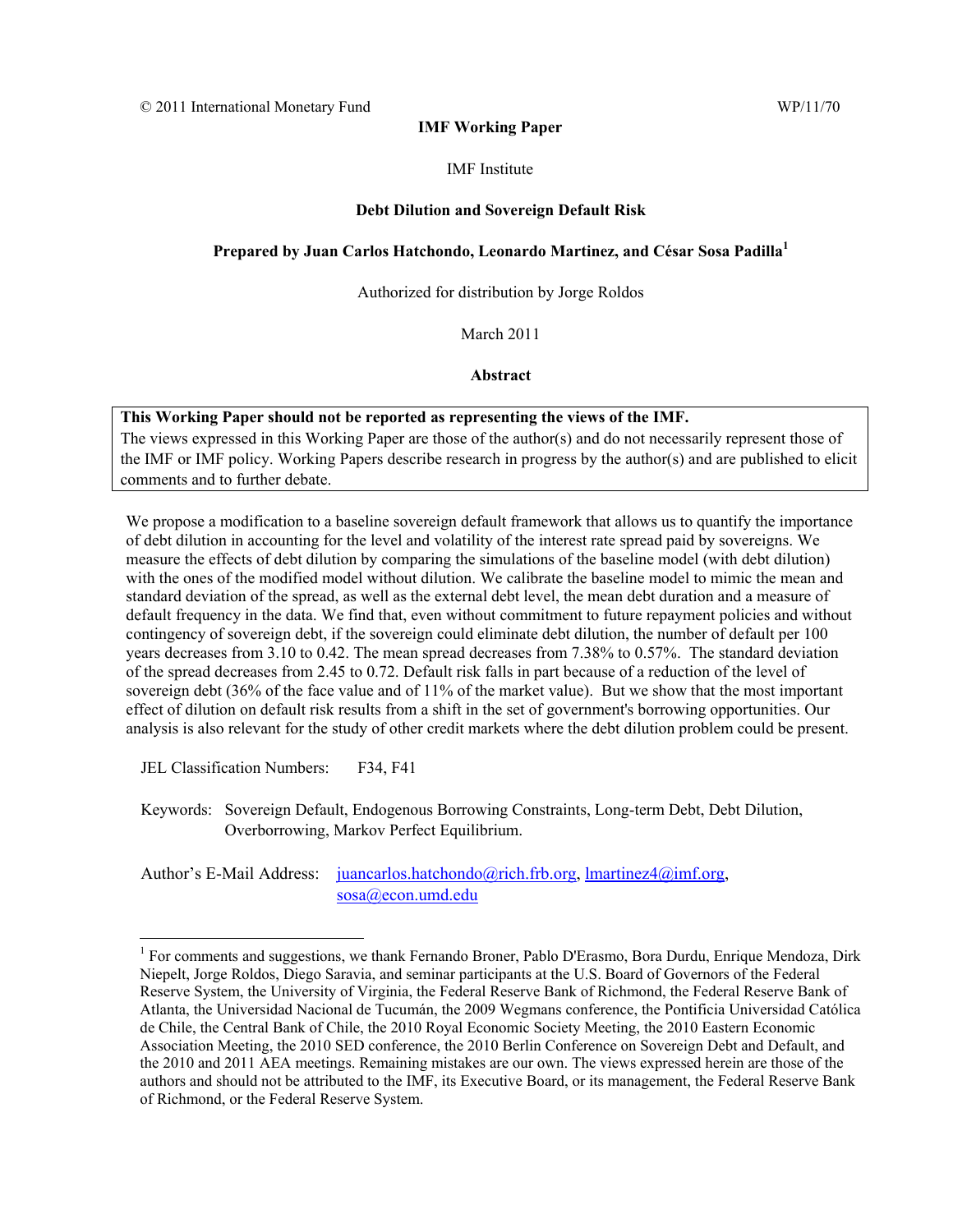# Contents Page

| D. Recursive formulation of the framework without debt dilution $\dots \dots \dots \dots$ 11 |  |
|----------------------------------------------------------------------------------------------|--|
|                                                                                              |  |

| III |                                                                       |  |
|-----|-----------------------------------------------------------------------|--|
|     |                                                                       |  |
|     |                                                                       |  |
|     | D. One-period bonds vs. long-duration bonds without debt dilution. 18 |  |
|     |                                                                       |  |
|     |                                                                       |  |

# Tables

# Figures

| 1. |                                                                                 |  |
|----|---------------------------------------------------------------------------------|--|
|    |                                                                                 |  |
| 3. | Menu of combinations of spreads and next-period debt levels without dilution 20 |  |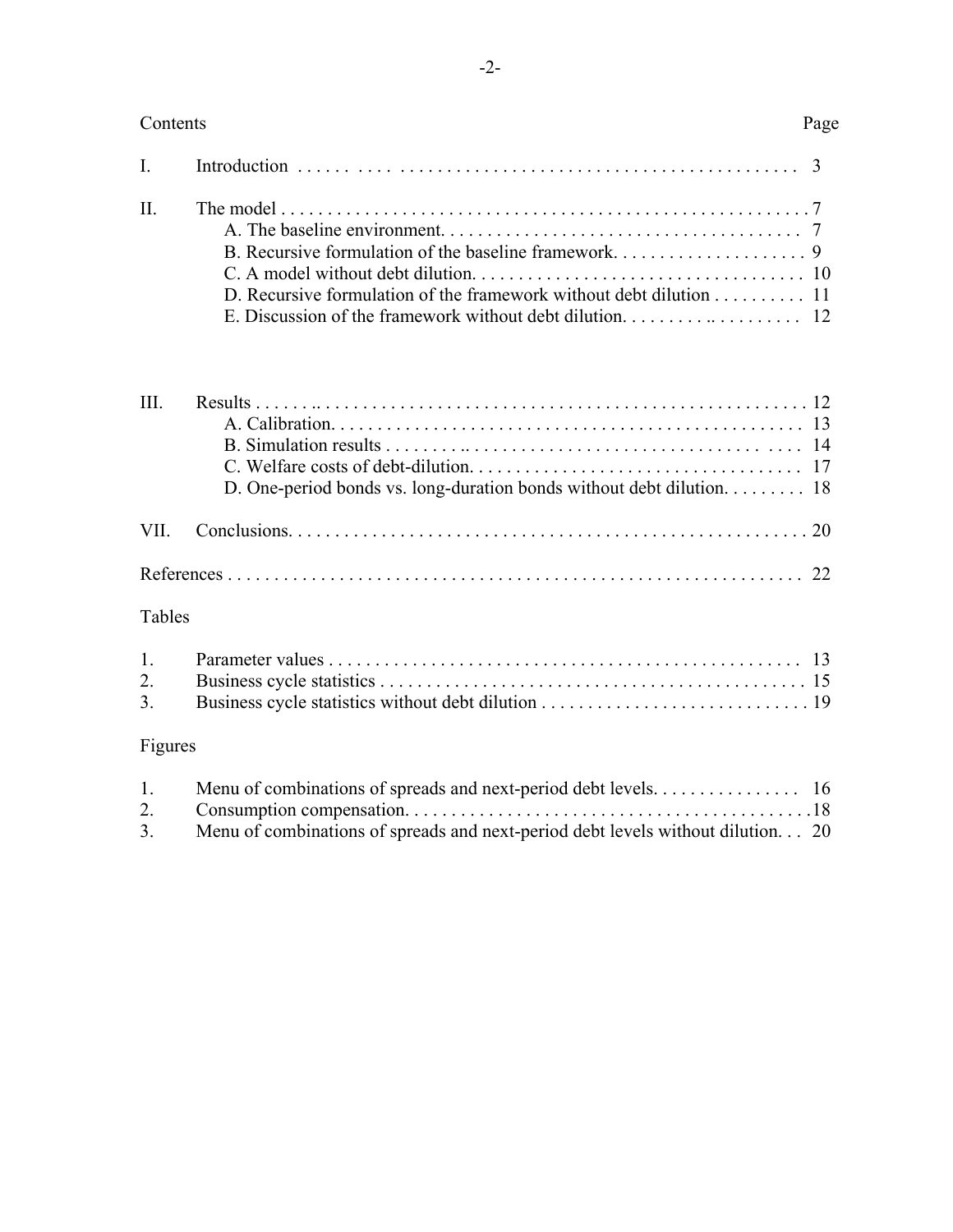# I. Introduction

We study the effects of the sovereign debt dilution problem caused by the government's lack of commitment to avoid decreasing the value of debt issued in the past by issuing new debt. The possibility of dilution is a central issue in debt markets and have received considerable attention in both academic and policy discussions (see, for example, Bizer and DeMarzo (1992), Bolton and Jeanne (2009), Bolton and Skeel Jr. (2005), Borensztein et al. (2004), Detragiache (1994), Eaton and Fernandez (1995), Kletzer (1984), Niepelt (2008), Sachs and Cohen (1982), Saravia (forthcoming), Tirole (2002), and UN (2004)). Several theoretical studies describe the benefits from eliminating debt dilution. For instance, Bizer and DeMarzo (1992) show how dilution may lead to equilibria with higher debt levels and higher interest rates implied by higher default probabilities. In the context of sovereign debt markets, it has been argued that the possibility to dilute debt may lead to excessive issuance of short-term debt (Kletzer (1984)), or of debt that is hard to restructure after a default episode (Bolton and Jeanne (2009)), which could increase the likelihood and/or severity of sovereign debt crisis.<sup>1</sup>

Participants in various credit markets have made efforts to mitigate the dilution problem, which is suggestive of the relevance assigned to this issue. First, we observe debt claims with different seniority. This is clear in corporate debt and in collateralized loans to households. In contrast, for sovereign bonds, we are not aware of differences in legal seniority.<sup>2</sup> Second, in some markets debt contracts include covenants intended to limit debt dilution (see Smith and Warner (1979) and Rodgers (1965) for a discussion of debt covenants in corporate debt markets). In sovereign debt contracts it is common to introduce a pari passu clause and many contracts also contain negative pledge clauses that prohibit future issuances of collateralized debt. These clauses intend to avoid making new bonds senior to previously issued bonds, but do not protect against dilution caused by future borrowing behavior.<sup>3</sup> The weaker protection against sovereign debt dilution may be due in part to the weak enforcement in sovereign debt markets. This weak enforcement has lead to several proposals to induce more orderly sovereign debt restructurings (see for example Bolton and Skeel Jr. (2005), Borensztein et al. (2004), G-10 (2002), IMF (2003), Krueger and Hagan (2005), and Paulus (2002)). For example, Bolton and

<sup>&</sup>lt;sup>1</sup>Detragiache (1994), Sachs and Cohen (1982), and Niepelt (2008) discuss further inefficiencies raised by sovereign debt dilution.

<sup>2</sup> It has been argued that loans from institutions such as the International Monetary Fund or the World Bank receive de facto seniority over loans from private agents (see, for example, Saravia (forthcoming).

<sup>3</sup>Sturzenegger and Zettelmeyer (2006) discuss that in the 2000 sovereign debt restructuring in Ecuador, the government replaced defaulted bonds with new bonds that included a clause specifying that if there was a default within the following 10 years, the government had to give new bonds to the holders of the restructured debt. Sturzenegger and Zettelmeyer (2006) argue that the "effect of this was to offer a (limited) protection of bondholders against the dilution of their claims by new debt holders in the event of default". However, the inclusion of such debt covenants is much more an exception than a rule.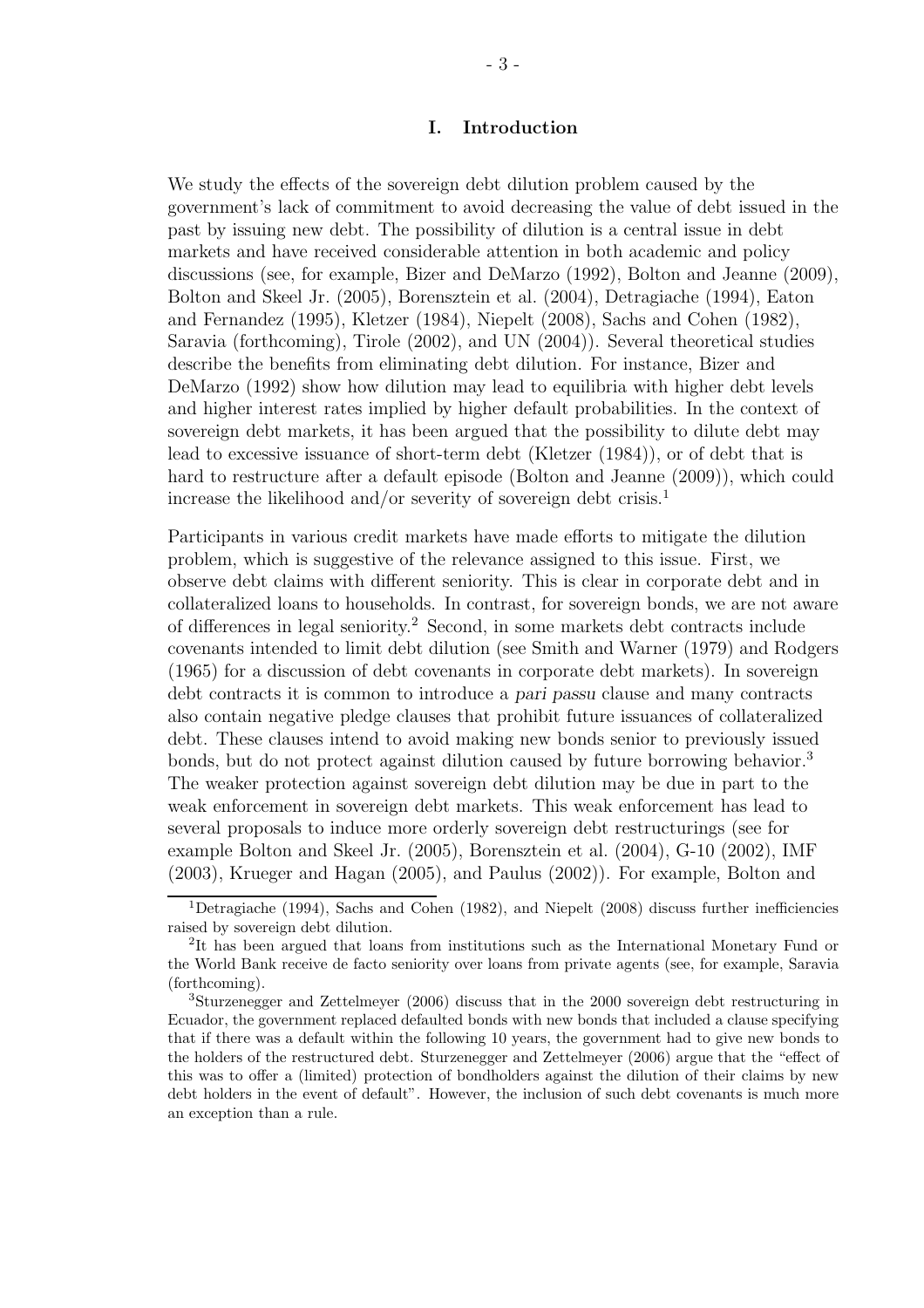Skeel Jr. (2005) argue for the importance of being able to grant seniority to debt issued while the country is negotiating with holders of debt in default, as observed in corporate bankruptcy procedures. Borensztein et al. (2004) suggest changes in national and international laws that may facilitate the introduction of debt contracts that provide some protection against debt dilution. Overall, it seems clear that existing sovereign debt contracts do not eliminate the risk of debt dilution.

While the studies mentioned in previous paragraphs suggest that debt dilution may be an important source of inefficiencies in debt markets, they do not quantify the effects of dilution.<sup>4</sup> We contribute to the discussion of sovereign debt dilution by providing a measure of its effects on the levels of sovereign debt and default risk.

We measure the effects of dilution through the lens of a baseline sovereign default framework à la Eaton and Gersovitz (1981), similar to the ones used in recent studies.<sup>5</sup> We analyze a small open economy that receives a stochastic endowment stream of a single tradable good. The government's objective is to maximize the expected utility of private agents. Each period, the government makes two decisions. First, it decides whether to default on previously issued debt. Second, it decides how much to borrow or save. The government can borrow (save) by issuing (buying) non-contingent long-duration bonds, as in Hatchondo and Martinez  $(2009)$ <sup>6</sup>. The cost of defaulting is represented by an endowment loss that is incurred in the default period.

There are three features of this framework that imply inefficiencies that could be important in accounting for the equilibrium levels of debt and sovereign default risk. First, the government cannot commit to its future repayment policy. Second, bond payments are not contingent to income shocks. Third, the government can borrow from multiple lenders and cannot commit to not decrease the value of debt issued in the past with new issuances (debt dilution). These three features represent characteristics of sovereign debt in reality and are standard in sovereign debt models. We study the effects of debt dilution in the presence of the first two features mentioned above (the lack of commitment to future repayment policies and

<sup>4</sup>Bi (2006) presents a quantitative analysis of a model with one and two-quarter bonds. She studies the effects of making earlier issuances senior to new issuances. She finds that this decreases the default frequency but increases the mean debt level (perhaps because the endogenous borrowing constraint in the model is relaxed by making earlier issuances less risky).

<sup>&</sup>lt;sup>5</sup>See, for instance, Aguiar and Gopinath (2006), Arellano (2008), Arellano and Ramanarayanan (2010), Bai and Zhang (2006), Benjamin and Wright (2008), Borri and Verdelhan (2009), Boz (2009), Cuadra et al. (forthcoming), Cuadra and Sapriza (2006, 2008), Chatterjee and Eyigungor (2009), D'Erasmo (2008), Hatchondo and Martinez (2009), Hatchondo et al. (2007, 2009, 2010), Lizarazo (2005, 2006), Mendoza and Yue (2008), Sandleris et al. (2009), and Yue (2010). These models share blueprints with the models used in studies of household bankruptcy—see, for example, Athreya (2002), Athreya et al. (2007a,b), Chatterjee et al. (2007a), Chatterjee et al. (2007b), Li and Sarte  $(2006)$ , Livshits et al.  $(2008)$ , and Sánchez  $(2008)$ .

 $6$ With one-period bonds, when the government decides its current borrowing level, the outstanding debt level is zero (either because the government honored its debt obligations at the beginning of the period or because it defaulted on them). Thus, the government does not have the option to dilute the value of debt it issued in previous periods.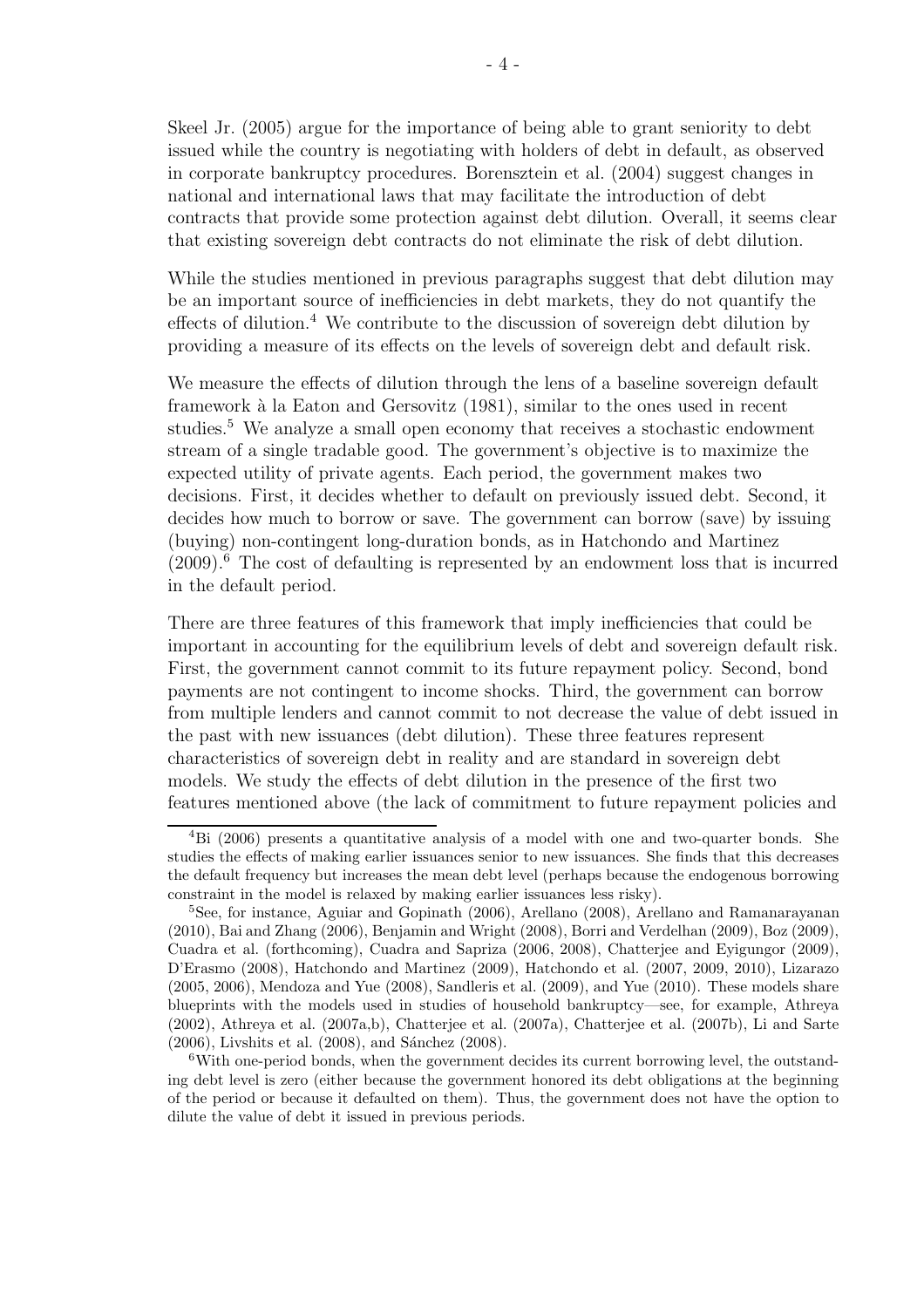the lack of contingency of sovereign debt).<sup>7</sup>

The standard modeling approach for the study of debt dilution is to focus on the effect of seniority clauses in debt contracts. However, it is well known that seniority may not fully eliminate debt dilution and, therefore, comparing equilibria with and without seniority may not be equivalent to comparing equilibria with and without debt dilution (see, for example, Bizer and DeMarzo (1992)). Furthermore, in a model in which the duration of sovereign bonds matches the one observed in the data, imposing a full seniority structure would require a large number of state variables, which would make the model intractable.

We propose a new modeling approach for the study of debt dilution. We present a modification of the baseline default model that eliminates dilution without increasing the dimensionality of the state space: We study a modified model in which the government must pay to existing bondholders a compensation equal to the reduction in the market value of their bonds caused by the government's current debt issuance (we assume the government does not compensate bondholders for bond price declines that are not the result of new debt issuances). Thus, when buying sovereign debt, investors anticipate that the future value of their investment is independent of future issuances, which eliminates the dilution problem.<sup>8</sup>

We measure the effects of debt dilution by comparing the simulations of the baseline model (with debt dilution) with the ones of the modified model without dilution. We impose discipline to our quantitative exercise by calibrating the baseline model targeting the default probability, the level of public external debt, the debt duration, and the mean and standard deviation of the interest rate spread (i.e., the difference between the sovereign bond yield and the risk-free interest rate). We find that, even without commitment to future repayment policies and without contingency of sovereign debt, if the sovereign eliminates debt dilution, the number of default per

8 In contrast, with seniority, lenders may need to worry about a decline in the price of their bonds caused by increases in the default probability implied by new issuances. To illustrate this point consider an economy in which there is an explicit seniority structure. Suppose that in case of default, the recovery rate of a senior bond is less than one and the recovery rate is not affected by the issuance of a junior bond (for instance, because the value of the collateral that backs senior debt claims is not affected by the junior debt issuance). The probability of a default on senior bonds may still be affected by the issuance of new—junior—debt (see, for example Bizer and DeMarzo (1992)).

<sup>7</sup>Bolton and Jeanne (2009) argue that it is somewhat of a puzzle that the overwhelming majority of sovereign debts are not GDP indexed. Indexing debt payments to GDP appears to be feasible, desirable, and relatively immune to manipulation (see also Borensztein and Mauro (2004), Durdu (2009), and Sandleris et al. (2009)). Bolton and Jeanne (2009) also argue that sovereigns' willingness to repay has many other determinants besides domestic GDP. Tomz and Wright (2007) show that these other determinants play an important role as predictors of sovereign defaults. For instance, Alfaro and Kanczuk (2005), Cole et al. (1995), Hatchondo et al. (2009), and Guembel and Sussman (2009) discuss how sovereign defaults may be triggered by changes in political circumstances. Richer models that incorporates determinants of sovereign default other than GDP would feature market incompleteness even with GDP-indexed bonds. We follow the most common approach of assuming that GDP shocks are the only shock in the economy and that sovereign debt contracts are not GDP-indexed.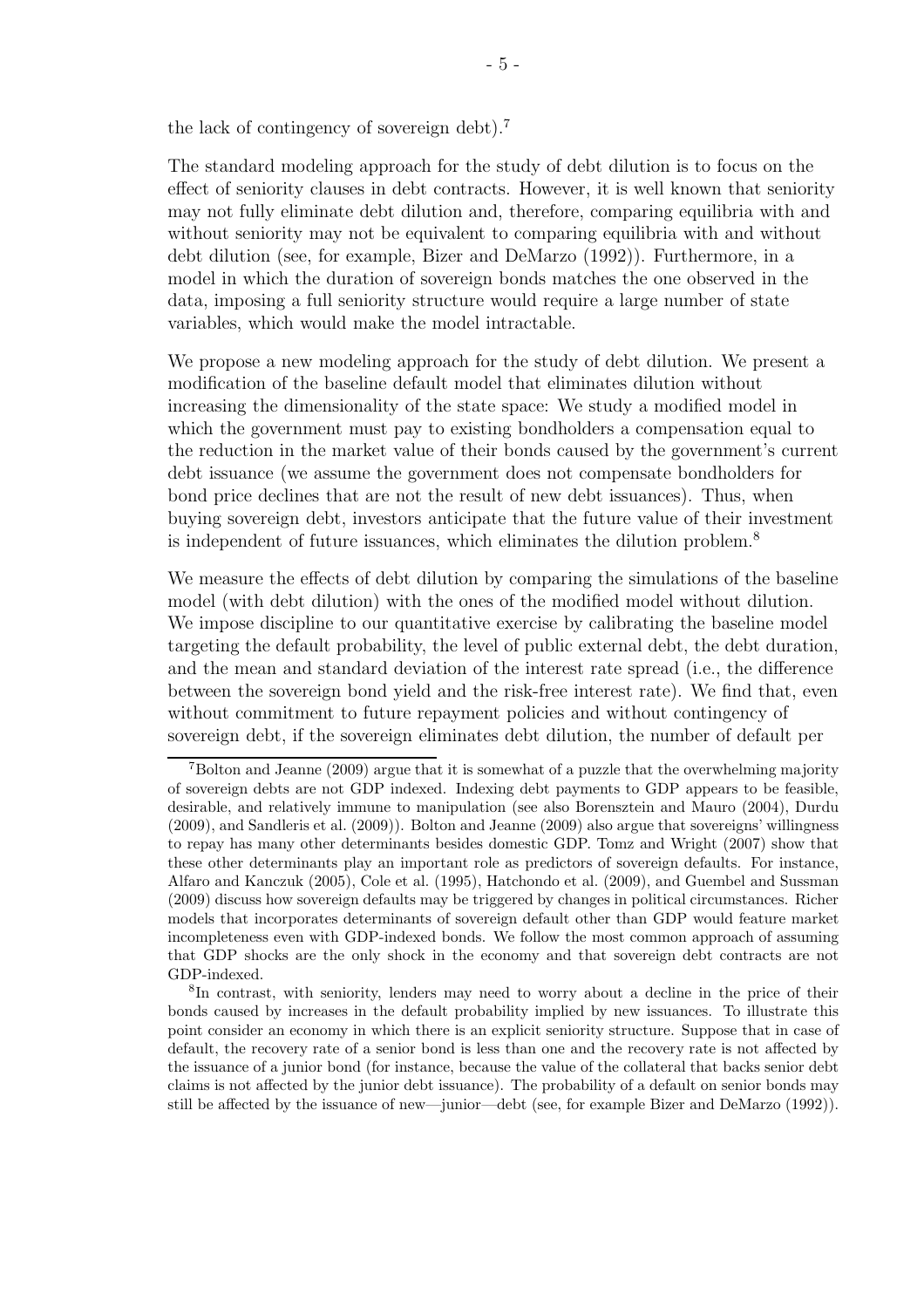100 years decreases from 3.10 (with debt dilution) to 0.42 (without debt dilution). That is, the dilution problem accounts for 86% of the default risk in the simulations of the baseline model. In the model, default risk is reflected in the interest rate spread. The mean spread decreases from 7.38% to 0.57%. The standard deviation of the spread decreases from 2.45 with debt dilution to 0.72 without debt dilution. Thus, our exercise is indicative of the quantitative importance of debt dilution and supports the view that debt dilution should be a central issue in discussions of sovereign debt management and the international financial architecture.

The reduction in default risk implied by the elimination of dilution occurs in part because of a reduction in debt levels. Without dilution, the mean debt face value is 36% lower and the mean debt market value is 11% lower. However, we find that the most important effect of dilution on default risk results from a shift in the set of government's borrowing opportunities (combinations of borrowing levels and spreads). The equilibrium combinations of debt and spread levels without dilution are not part of the government's choice set with dilution. For the equilibrium debt levels in the economy without dilution, equilibrium spread levels would be about 400 basis points higher in the economy with dilution. This occurs because, with dilution, even if the government would choose in the present period debt levels such that the expected recovery rate—i.e., the fraction of the loan lenders expect to recover—would be close to one without future issuances, lenders anticipate that the government will decrease the expected recovery rate with future debt issuances. Thus, lenders would ask for a high spread even for low debt levels (even for debt levels close to zero). In contrast, without dilution, the government could choose low debt levels paying a spread close to zero because lenders anticipate that even if the government were to increase the default probability with future issuances, they would not be affected by these issuances.

Understanding the behavior of interest rates in emerging economies is a central issue in academic and policy discussions. Neumeyer and Perri (2005) and Uribe and Yue (2006) argue that the level and volatility of interest rates in emerging economies may play a significant role in accounting for the distinctive features of business cycle dynamics in these economies.<sup>9</sup> Mendoza and Yue (2008) show how, shocks may be amplified through changes in interest rates. In addition, it has also been argued that high debt levels are of particular relevance in emerging economies because the high volatility of their borrowing cost makes them vulnerable to crises that are characterized by sharp contractions in aggregate activity (see, for example, the discussions in Uribe (2006a,b)). Our results indicate that debt dilution plays an important role in accounting for high and volatile interest rates and high debt levels in emerging economies.

<sup>&</sup>lt;sup>9</sup>Interest rates in emerging economies are higher and more volatile than in developed economies, interest rates are countercyclical in emerging economies and procyclical or acyclical in developed economies, and emerging economies feature higher output volatility, more countercyclical net exports, and higher consumption volatility than income volatility (see, for example, Aguiar and Gopinath (2007), Alvarez et al. (2009), Boz et al. (2008), Neumeyer and Perri (2005), and Uribe and Yue (2006)).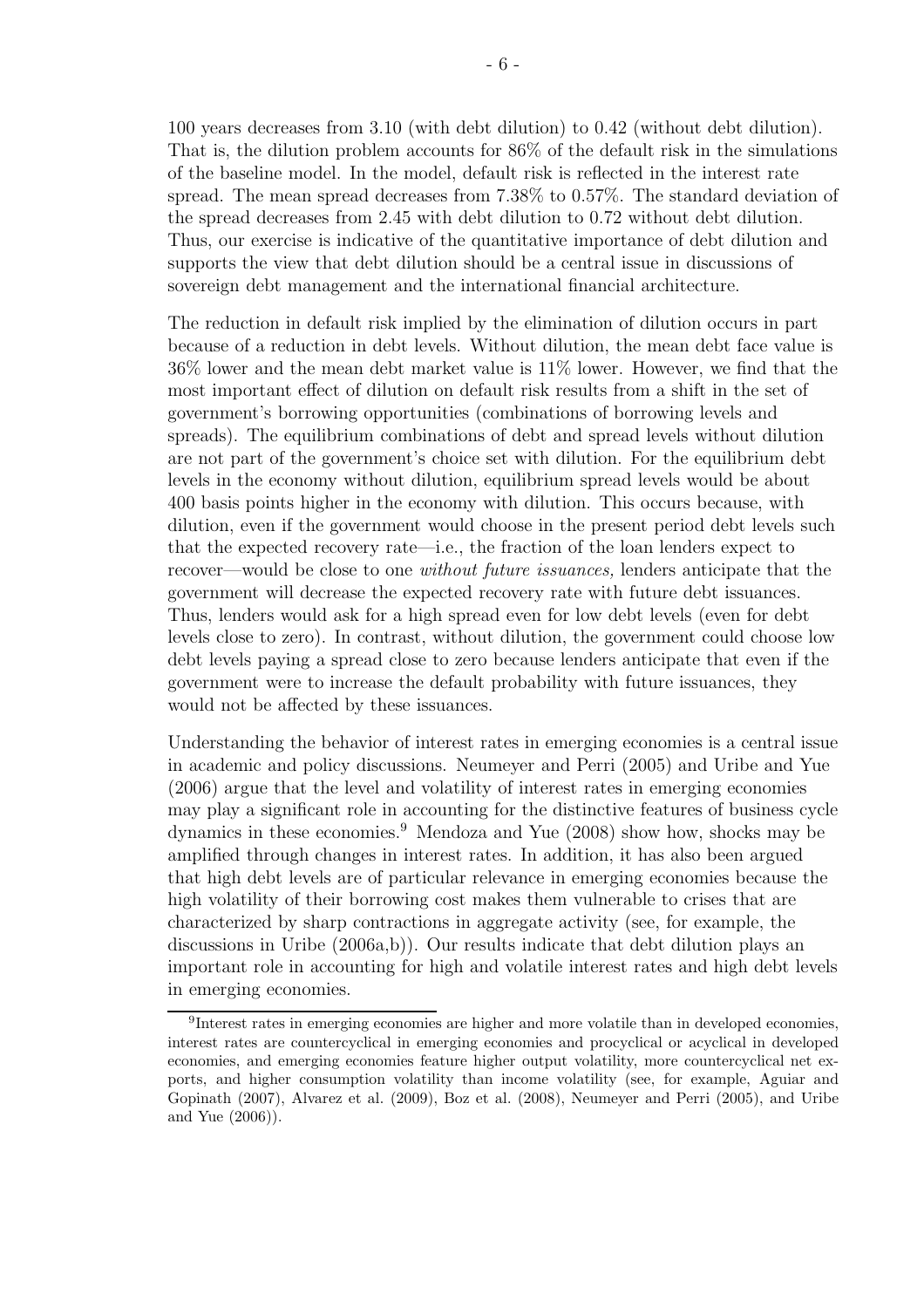## II. The model

We first discuss the baseline model with debt dilution and later introduce a modification to this model that allows us to quantify the role of debt dilution.

# A. The baseline environment

We follow Aguiar and Gopinath (2006) and Arellano (2008), who extended the sovereign default model presented by Eaton and Gersovitz (1981) in order to study its quantitative performance. There is a single tradable good. The economy receives a stochastic endowment stream of this good  $y_t$ , where

 $\log(y_t) = (1 - \rho)\mu + \rho \log(y_{t-1}) + \varepsilon_t$ , with  $|\rho| < 1$ , and  $\varepsilon_t \sim N(0, \sigma_{\epsilon}^2)$ .

The government's objective is to maximize the present expected discounted value of future utility flows of the representative agent in the economy, namely

$$
E\left[\sum_{t=0}^{\infty}\beta^t u\left(c_t\right)\right],
$$

where  $\beta$  denotes the subjective discount factor and the utility function is assumed to display a constant coefficient of relative risk aversion, denoted by  $\gamma$ . That is,  $u(c) = \frac{c^{(1-\gamma)}-1}{1-\gamma}$  $\frac{-\gamma-1}{1-\gamma}$ .

Each period, the government makes two decisions. First, it decides whether to default, which implies repudiating all current and future debt obligations contracted in the past. We follow most recent studies of sovereign default by assuming that the recovery rate of debt in default is zero. The default cost is represented by an endowment loss in the default period that, as in Chatterjee and Eyigungor (2009), takes the form of a quadratic loss function  $\phi(y) = d_0y + d_1y^2$ <sup>10</sup> Second, the government decides the number of bonds that it purchases or issues in the current period. We allow for long-duration bonds. As Hatchondo and Martinez (2009), we assume that a bond issued in period t promises an infinite stream of coupons, which decreases at a constant rate  $\delta$ . In particular, a bond issued in period t promises to pay one unit of the good in period  $t + 1$  and  $(1 - \delta)^{s-1}$  units in period  $t + s$ , with  $s > 2^{11}$ 

 $10$ As in Hatchondo and Martinez (2009) and Hatchondo et al. (2009), we do not assume that the government is excluded from capital markets after a default episode. Hatchondo et al. (2007) solve a baseline model of sovereign default with and without the exclusion punishment and show that eliminating this punishment only affects significantly the debt level generated by the model.

<sup>11</sup>The Macaulay duration of a bond with this coupon structure is given by

 $D=1+r^*\frac{\delta+r^*}{\delta+r^*}$ , where  $r^*$  denotes the constant per-period yield delivered by the bond.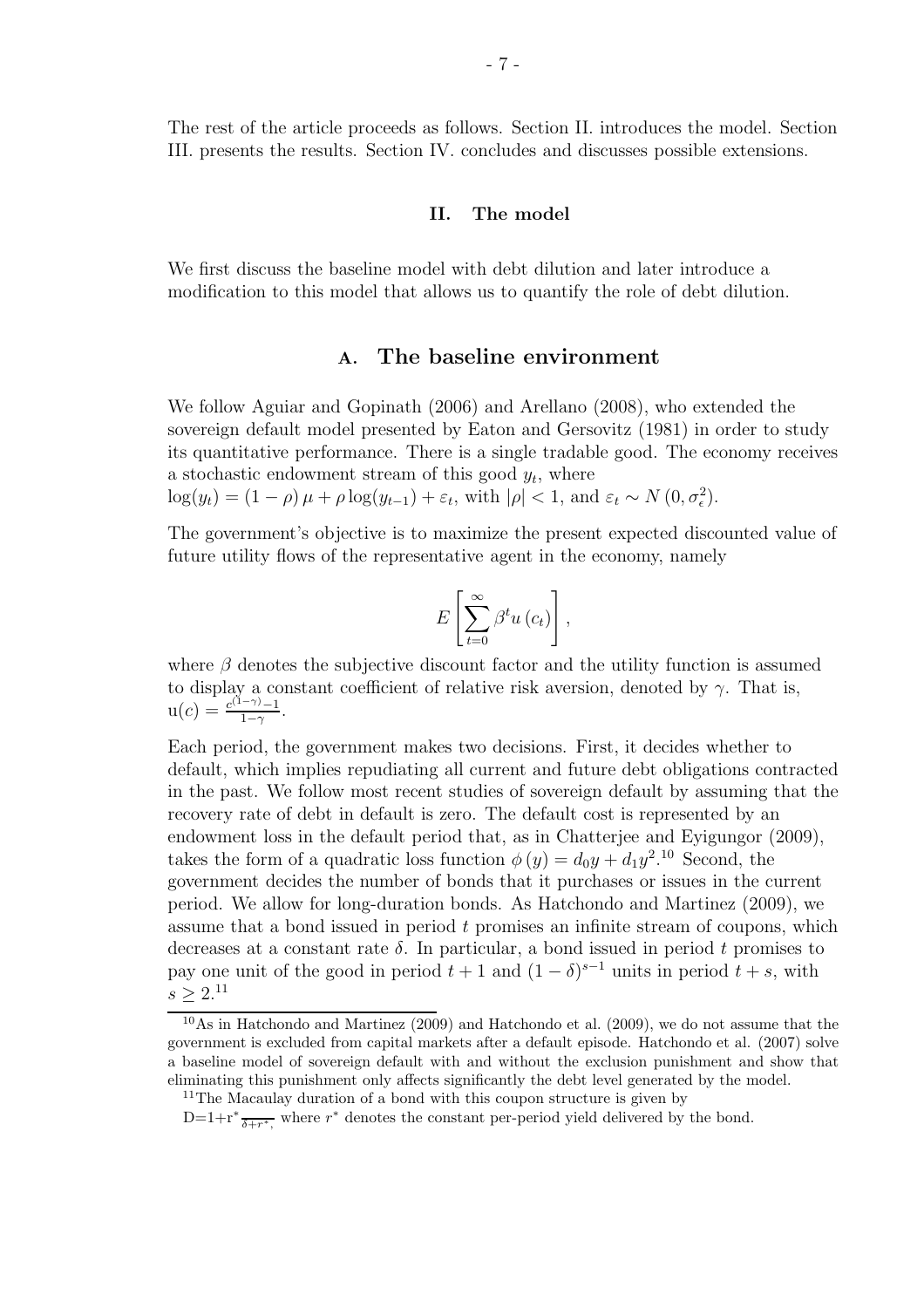It should be emphasized that  $\delta$  is a fixed parameter of the model, it is not allowed to change over time, and it is not chosen by the government. This allows us to study long-duration bonds without increasing the dimensionality of the state space. If one allows the government to choose a different value of  $\delta$  each period, one would have to keep track of how many bonds the government has issued for each possible value of  $\delta$ . For instance, Arellano and Ramanarayanan (2010) study a model in which the government can choose to issue bonds with two possible values of  $\delta$ , which requires to keep track of two state variables to determine the government's liabilities. The computation cost of including additional state variables may be significant (Hatchondo et al. (2010) show that the computation cost of obtaining accurate solutions in default models may be significant and Chatterjee and Eyigungor (2009) explain how the cost increases when long-duration bonds are assumed).

Following Arellano and Ramanarayanan (2010) and motivated by several studies that document that the risk premium is an important component of sovereign spreads and that a significant fraction of the spread volatility in the data is accounted for by volatility in the risk premium (see, for example, Borri and Verdelhan (2009), Broner et al. (2007), Longstaff et al. (2007), and González-Rozada and Levy Yeyati (2008)), we assume that sovereign bond prices satisfy a no arbitrage condition with stochastic discount factor  $M(y', y) = exp(-r - \alpha \varepsilon' - 0.5\alpha^2 \sigma_{\epsilon}^2)$ , where r denotes the risk-free rate at which lenders can borrow or lend. Thus, the risk premium depends on the income shock in the borrowing economy. This formulation is a special case of the discrete-time version of the Vasicek one-factor model of the term structure (see Vasicek (1977) and Backus et al. (1998)) and allows us to introduce risk premium in a tractable way. A more plausible alternative is one in which the lenders' valuation of future payments is not perfectly correlated with the endowment in the borrower's economy and in which the risk-free interest rate r is also subject to shocks. The advantage of our formulation is that it avoids introducing another state variable to the model.

As in recent quantitative studies of default risk, we assume that the government cannot commit to future default and borrowing decisions. Thus, one may interpret this environment as a game in which the government making the default and borrowing decisions in period  $t$  is a player who takes as given the default and borrowing strategies of other players (governments) who will decide after t. We focus on Markov Perfect Equilibrium. That is, we assume that in each period, the government's equilibrium default and borrowing strategies depend only on payoff relevant state variables. As discussed by Krusell and Smith (2003), there may be a problem of multiplicity of Markov perfect equilibria in infinite-horizon economies. In order to avoid this problem, we solve for the equilibrium of the finite-horizon version of our economy, and we increase the number of periods of the finite-horizon economy until value functions and bond prices for the first and second periods of this economy are sufficiently close. We then use the first-period equilibrium objects as the infinite-horizon-economy equilibrium objects.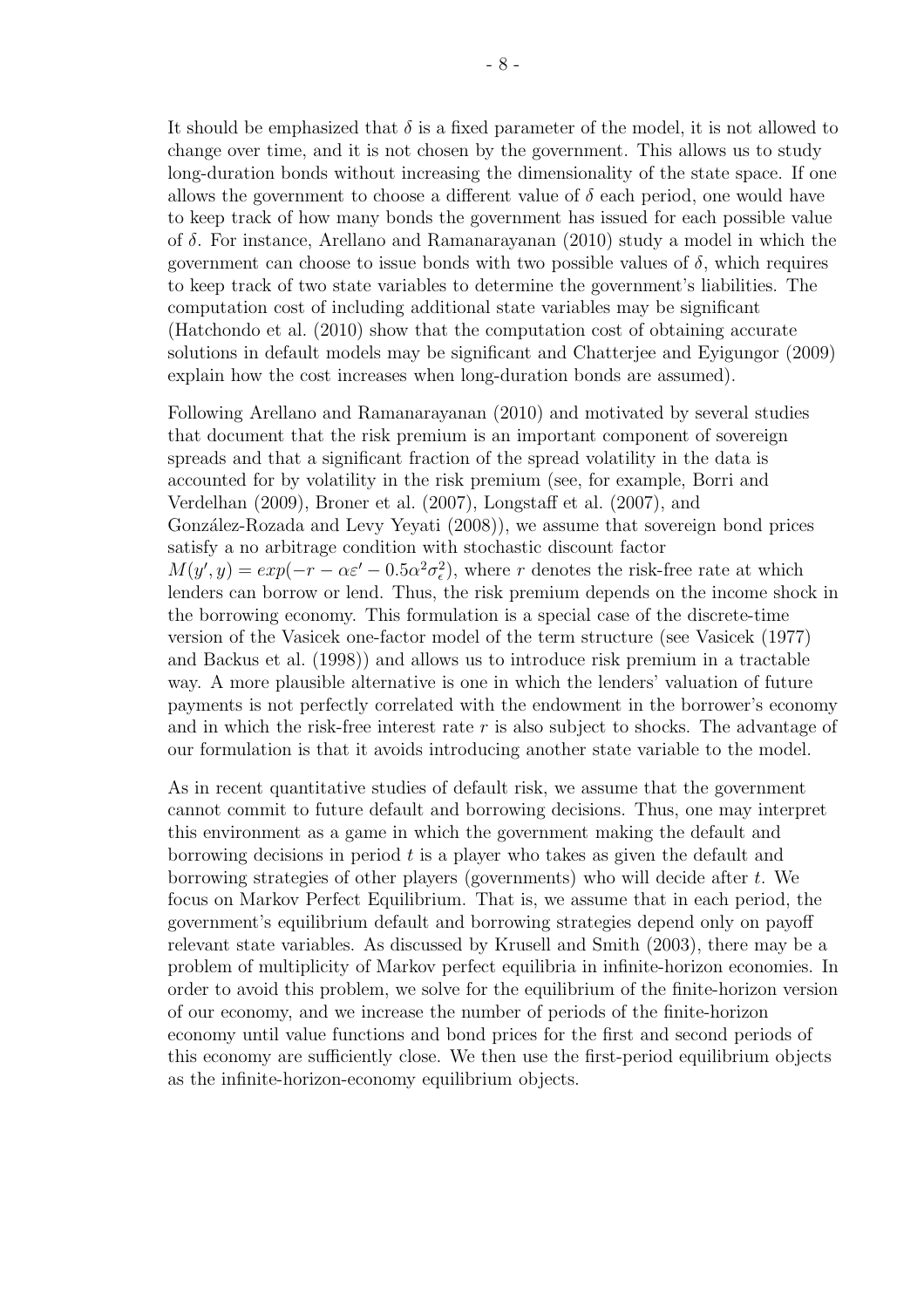# B. Recursive formulation of the baseline framework

- 9 -

Let b denote the number of outstanding coupon claims at the beginning of the current period, and b' denote the number of outstanding coupon claims at the beginning of next period. A negative value of b implies that the government was a net issuer of bonds in the past. Let d denote the current-period default decision. We assume that d is equal to 1 if the government defaulted in the current period and is equal to 0 if it did not. Let  $V(b, y)$  denote the government's value function at the beginning of a period, that is, before the default decision is made. Let  $V(d, b, y)$ denote its value function after the default decision has been made. Let  $F(y \mid y)$ denote the conditional cumulative distribution function of the next-period endowment y'. For any bond price function  $q(b', y)$ , the function  $V(b, y)$  satisfies the following functional equation:

$$
V(b, y) = \max_{d \in \{0, 1\}} \{ d\tilde{V}(1, b, y) + (1 - d)\tilde{V}(0, b, y) \},\tag{1}
$$

where

$$
\tilde{V}(d,b,y) = \max_{b' \le 0} \left\{ u(c) + \beta \int V(b',y')F(dy' | y) \right\},\tag{2}
$$

and

$$
c = y - d\phi(y) + (1 - d)b - q(b', y)[b' - (1 - d)(1 - \delta)b].
$$
\n(3)

The bond price is given by the following functional equation:

$$
q(b', y) = \frac{1}{1+r} \int M(y', y) [1 - h(b'')] F(dy' | y)
$$
  
+ 
$$
\frac{1-\delta}{1+r} \int M(y', y) [1 - h(b'')] q(g(h(b', y'), b', y'), y') F(dy' | y), (5)
$$

where  $h(b, y)$  and  $q(d, b, y)$  denote the future default and borrowing rules that lenders expect the government to follow. The default rule  $h(b, y)$  is equal to one if the government defaults, and is equal to zero otherwise. The function  $q(d, b, y)$ determines the number of coupons that will mature next period. The first term in the right-hand side of equation (5) equals the expected value of the next-period coupon payment promised in a bond. The second term in the right-hand side of equation (5) equals the expected value of all other future coupon payments, which is summarized by the expected price at which the bond could be sold next period.

Equations V-q illustrate that the government finds its optimal current default and borrowing decisions taking as given its future default and borrowing decision rules  $h (b, y)$  and  $q(d, b, y)$ . In equilibrium, the optimal default and borrowing rules that solve problems (1) and (2) must be equal to  $h (b, y)$  and  $g(d, b, y)$  for all possible values of the state variables.

Definition 1 A Markov Perfect Equilibrium is characterized by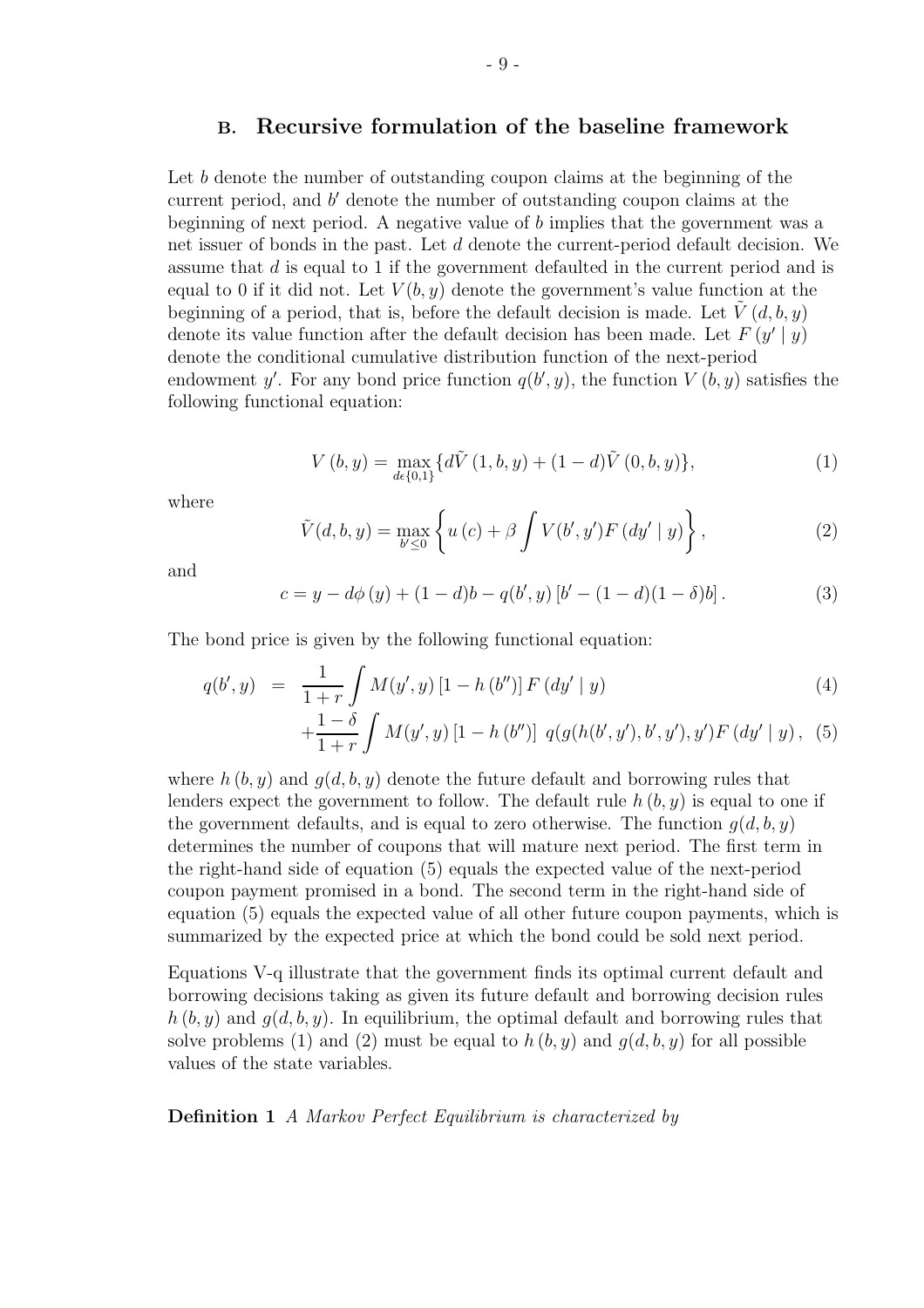- 1. a set of value functions  $\tilde{V}(d, b, y)$  and  $V(b, y)$ ,
- 2. a default rule  $h(b, y)$  and a borrowing rule  $q(d, b, y)$ ,
- 3. a bond price function  $q(b', y)$ ,

such that:

(a) given  $h (b, y)$  and  $g(d, b, y)$ ,  $V (b, y)$  and  $\tilde{V} (d, b, y)$  satisfy functional equations

(1) and (2) when the government can trade bonds at  $q(b', y)$ ;

(b) given  $h(b, y)$  and  $g(d, b, y)$ , the bond price function  $q(b', y)$  is given by equation (5); and

(c) the default rule  $h(b, y)$  and borrowing rule  $q(d, b, y)$  solve the dynamic programming problem defined by equations (1) and (2) when the government can trade bonds at  $q(b', y)$ .

# C. A model without debt dilution

In this section, we propose a modification to the model presented in Section A. that will allow us to study an economy without debt dilution and, in turn, measure the effects of debt dilution on the levels of borrowing and default risk. In the baseline model presented in Section A., the debt dilution problem arises as follows. An increase in the current borrowing level increases the probability of a default on previously issued debt and, thus, it decreases the market value of this debt—debt dilution occurs. Each period, the government borrows without internalizing the cost of diluting the value of debt issued in past periods. Lenders anticipate the effect of future borrowing on the probability of a default on the debt they buy and require to be compensated for future debt dilutions through a higher bond yield. Thus, the government could benefit from eliminating debt dilution in future periods because this would reduce the interest rate at which it can borrow in the current period.

We eliminate debt dilution by assuming that, each period, the government must pay to holders of debt issued in previous periods a compensation equal to the decline of the market value of their debt holdings implied by new issuances (but does not compensate bondholders for declines of the debt value that are the result of income shocks). Thus, when buying sovereign debt, investors anticipate that the future value of their investment is independent of future issuances and the dilution problem is eliminated.<sup>12</sup>

<sup>&</sup>lt;sup>12</sup>One could study alternative dilution rules or search for an optimal dilution rule. One could also assume that the government cannot commit to compensate lenders for their dilution losses but faces a penalty for braking its compensation promises. Since the objective of the paper is to measure the effects of dilution, we simply focus on a rule that eliminates dilution, i.e., a rule that makes the value of debt holdings independent of future issuances.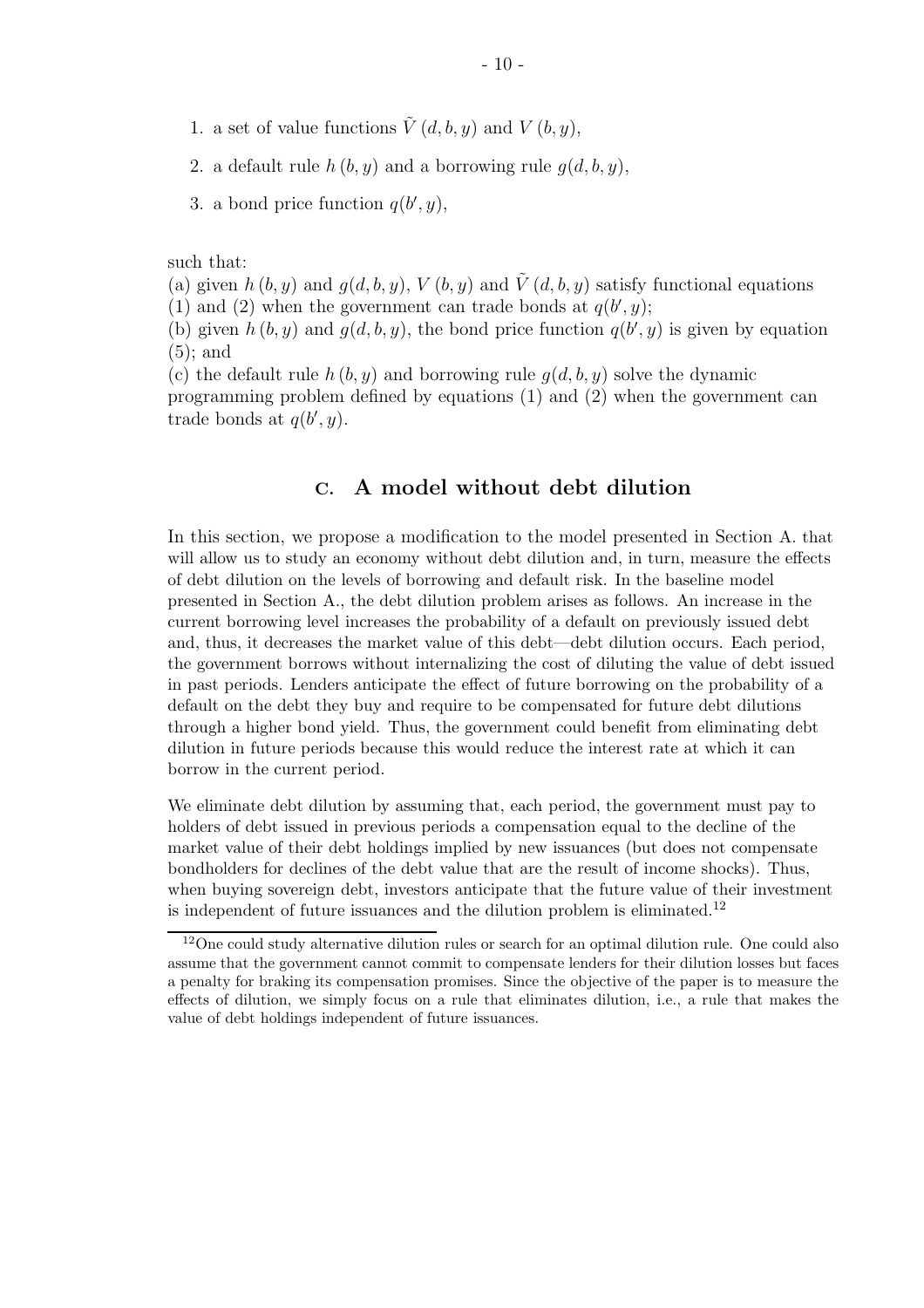# D. Recursive formulation of the framework without debt dilution

As before, let  $q(b', y)$  denote the price a sovereign bond. Let  $\tilde{b} \equiv (1 - d)(1 - \delta)b < 0$  denote the interim number of next-period coupon obligations. Suppose the government issues  $\tilde{b} - b' > 0$  bonds. The compensation the government must pay to holders of debt issued in previous periods is  $-\tilde{b}[q(\tilde{b}, y) - q(b', y)]$ . As in Section A., when the government wants to buy back its bonds, it does so at the secondary-market price  $q(b', y)$ .<sup>13</sup> Suppose the bond price is higher when the debt level is lower because the default probability is increasing with respect to the debt level (as is always the case in this paper and in previous quantitative studies of sovereign default). The equilibrium bond price is given by

$$
q(b', y) = \frac{1}{1+r} \int M(y', y) [1 - h(b', y')] F(dy' | y)
$$
  
+ 
$$
\frac{1-\delta}{1+r} \int M(y', y) [1 - h(b', y')] \max \{0, q(b'(1-\delta), y') - q(g(h(b', y'), b', y'), y')\} F(dy' |
$$
  
+ 
$$
\frac{1-\delta}{1+r} \int M(y', y) [1 - h(b', y')] q(g(h(b', y'), b', y'), y') F(dy' | y).
$$

 $\overline{\phantom{a}}$ 

The first term of the right-hand side of equation (8) represents the expected value of the next-period coupon payment. The second term represents the expected compensations bondholders would receive if the government issues new debt. This compensation implies that lenders price sovereign bonds anticipating that the value of their investment will not be diluted by future debt issuances. The third term represents the expected next-period value of a bond after the lender received the compensation for new issuances (if any). Note that the next-period value of a lender's investment may be affected by the income shock, a debt buyback, and a default, but will not be affected by new issuances.

The government's budget constraint reads

$$
c = y - d\phi(y) + (1 - d)b + q(b', y)(\tilde{b} - b') + \tilde{b} \max\{0, q(\tilde{b}, y) - q(b', y)\}.
$$
 (9)

The last term of the right-hand side of equation (9) represents the government's compensation to existing bondholders for the issuance of new debt. Replacing equations (3) and (5) by equations (8) and (9) in the dynamic programming problem described in Section B. describes the problem without debt dilution.

<sup>&</sup>lt;sup>13</sup>Alternatively, we could have assumed that the government receives a compensation from lenders when it buys back debt in the same way it compensates lenders when it issues debt. That is, lenders could make transfers to the government when there is a debt buyback. This alternative assumption would be equivalent to assuming a voluntary renegotiation of sovereign debt. Even if such renegotiation could be ex-post mutually beneficial, the government may want to commit exante to avoid it (for a similar discussion in the context of default negotiations see Benjamin and Wright (2008)). In order to measure the effects of debt dilution, we left the study of voluntary renegotiations for future research and only modify the baseline model to eliminate dilution.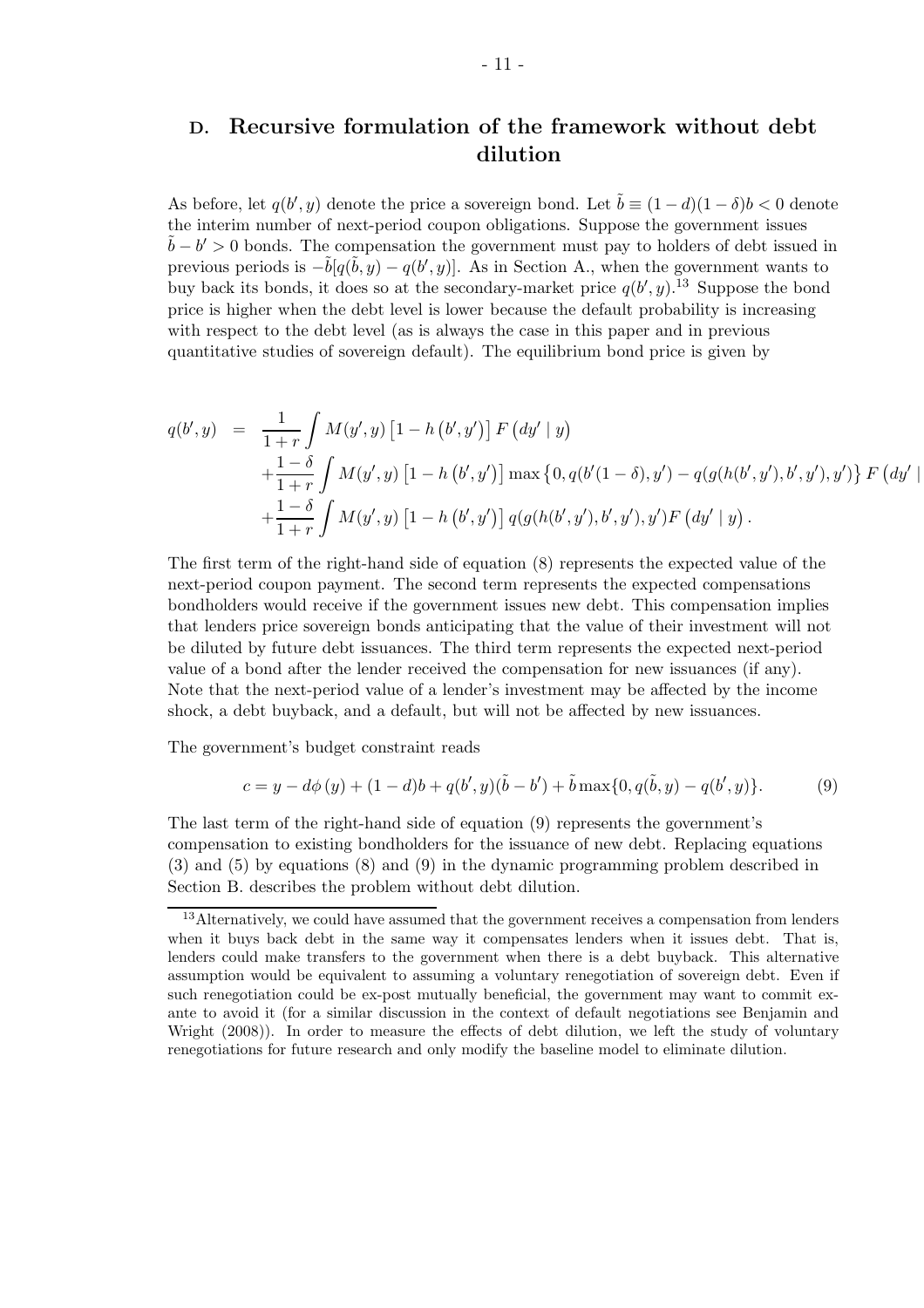# E. Discussion of the framework without debt dilution

There are different mechanisms that would implement the government's transfer to bondholders we use to eliminate dilution. For instance, one could assume that before issuing debt, the government must receive the consent of existing bondholders. In exchange of this consent, the government offer to pay a compensation to bondholders. Note that if the government offers to pay the compensation we propose, existing bondholders would be better off accepting the offer and allowing the government to issue new debt. Implementing this mechanism may not be as difficult as one may first think. The implementation could be facilitated by the intermediation of a bondholder representative like the ones Bolton and Jeanne (2009) or G-10 (2002) suggest for post-default sovereign debt restructuring processes. Majority clauses in sovereign bonds could also be used.

In addition, the government could give bondholders the right to redeem their debt claims at face value if the government issues debt without their consent. This would be enough to prevent such government's behavior. Note that another way of thinking about our model without dilution is to assume that before issuing debt the government must buy back all previous issuances at the market price that would be observed if no new debt had been issued in the current period. Suppose that this is the case and that the government wants to issue debt (i.e.,  $b' < \tilde{b}$  and, therefore,  $q(b', y) < q(\tilde{b}, y)$ ). Then, the government's budget constraint

$$
c = y - d\phi(y) + (1 - d)b + \tilde{b}q(\tilde{b}, y) - b'q(b', y)
$$
\n(10)

is equivalent to the one in equation (9).

It should also be noticed that the resources the government obtains from borrowing in our model without dilution are the same resources it would obtain when dealing with an exclusive lender if the government could make take-it-or-leave-it offers to this lender. Suppose all government debt is held by a lender who is the only one who can buy bonds from the government. If this lender chooses not to buy more debt from the government, the end-of-period value of its debt holdings would be  $-\tilde{b}q(\tilde{b},y)$ . If he buys  $\tilde{b} - b'$  bonds from the government, the end-of-period value of his debt holdings would be  $-b'q(b', y)$ . Thus, the exclusive lender is willing to buy  $\tilde{b} - b'$  bonds from the government for  $\tilde{b}q(\tilde{b}, y) - b'q(b', y)$ , which is equal to the amount the government obtains when issuing bonds while compensating existing bondholders:  $(\tilde{b} - b')q(b', y) + \tilde{b}[q(\tilde{b}, y) - q(b', y)]$ . This illustrates how one can think about debt dilution as a nonexclusivity problem.

### III. Results

In this section we compare the predictions of the models with and without debt dilution and as in most previous quantitative studies on sovereign default, we use Argentina as a case study. Following Hatchondo et al. (2010), we solve the models numerically using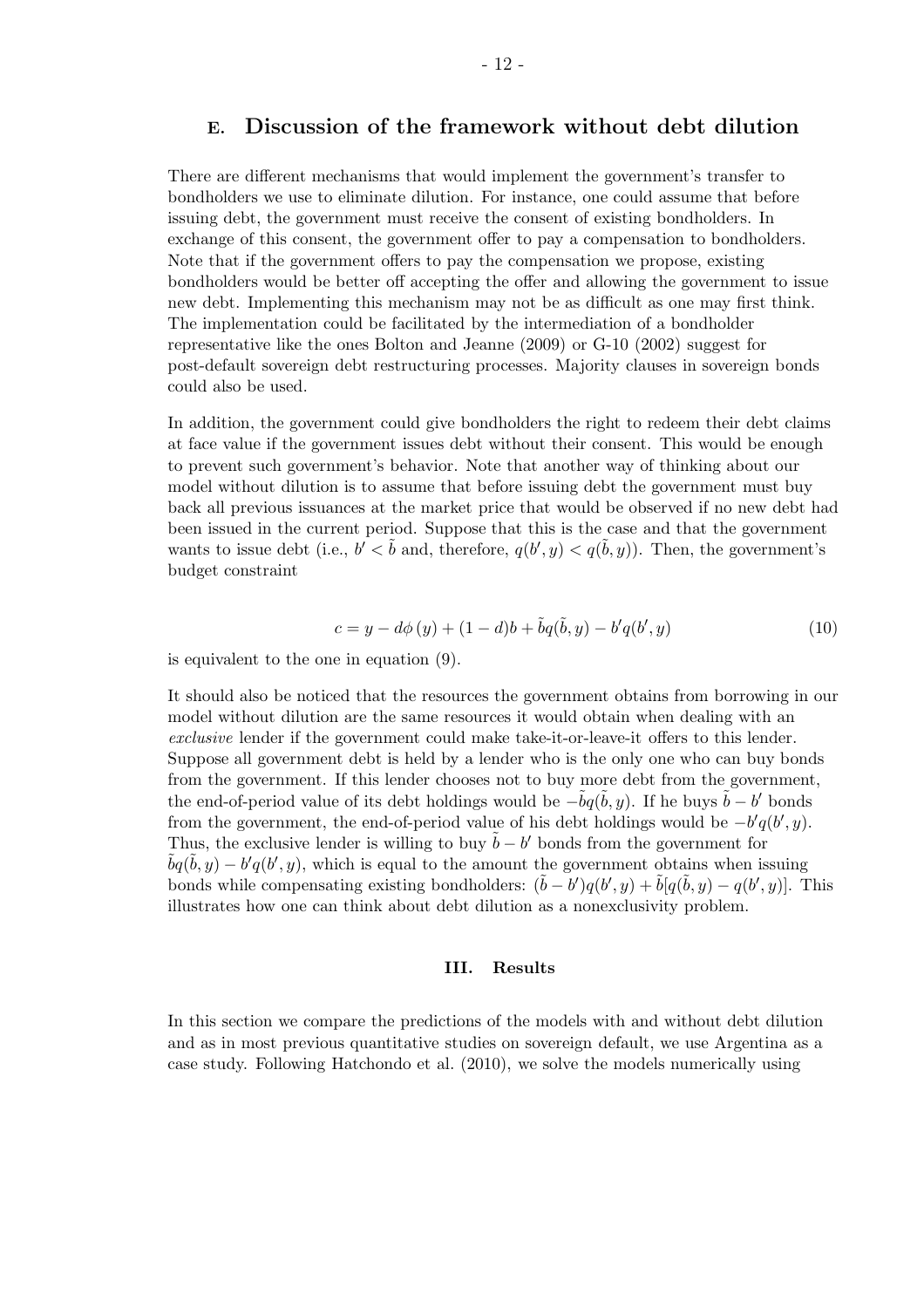| Borrower's risk aversion           | $\sigma$            | 2                             |
|------------------------------------|---------------------|-------------------------------|
| Interest rate                      | $\,r$               | $1\%$                         |
| Output autocorrelation coefficient | $\rho$              | 0.9                           |
| Standard deviation of innovations  | $\sigma_{\epsilon}$ | 2.7%                          |
| Mean log output                    | $\mu$               | $(-1/2)\sigma_{\epsilon}^{2}$ |
| Duration                           |                     | 0.0341                        |
| Discount factor                    | β                   | 0.969                         |
| Default cost                       | $d_0$               | $-0.69$                       |
| Default cost                       | $d_1$               | 1.01                          |
| Risk premium                       | $\alpha$            |                               |

Table 1: Parameter values.

value function iteration and interpolation.<sup>14</sup>

# A. Calibration

Table 1 presents the calibration. We assume that the representative agent in the sovereign economy has a coefficient of relative risk aversion of 2, which is within the range of accepted values in studies of real business cycles. A period in the model refers to a quarter. The risk-free interest rate is set equal to 1%. The parameter values that govern the endowment process are chosen so as to mimic the behavior of GDP in Argentina from the fourth quarter of 1993 to the third quarter of 2001, following Hatchondo et al. (2009). The parameterization of the output process is similar to the parameterization used in other studies that consider a longer sample period (see, for instance, Aguiar and Gopinath  $(2006)$ ).

With  $\delta = 3.41\%$ , bonds have an average duration of 4.19 years in the simulations of the baseline model. Cruces et al. (2002) report that the average duration of Argentinean bonds included in the EMBI index was 4.13 years in 2000. This duration is not significantly different from what is observed in other emerging economies. Using a sample of 27 emerging economies, Cruces et al. (2002) find an average duration of 4.77 years with a standard deviation of 1.52.

We calibrate the discount factor, the output cost (two parameter values), and the risk premium parameter to target four moments: a mean spread of 7.4, a standard deviation of the spread of 2.5, a mean debt level of 28% of the mean quarterly output in the pre-default samples of our simulations (the exact definition of these samples is presented in Section 3.2), and a default frequency of three defaults per one hundred years. The targets for the spread distribution are taken from the spread behavior in Argentina before

<sup>&</sup>lt;sup>14</sup>We use linear interpolation for endowment levels and spline interpolation for asset positions. The algorithm finds two value functions,  $\tilde{V}(1, b, y)$  and  $\tilde{V}(0, b, y)$ . Convergence in the equilibrium price function  $q(b', y)$  is also assured.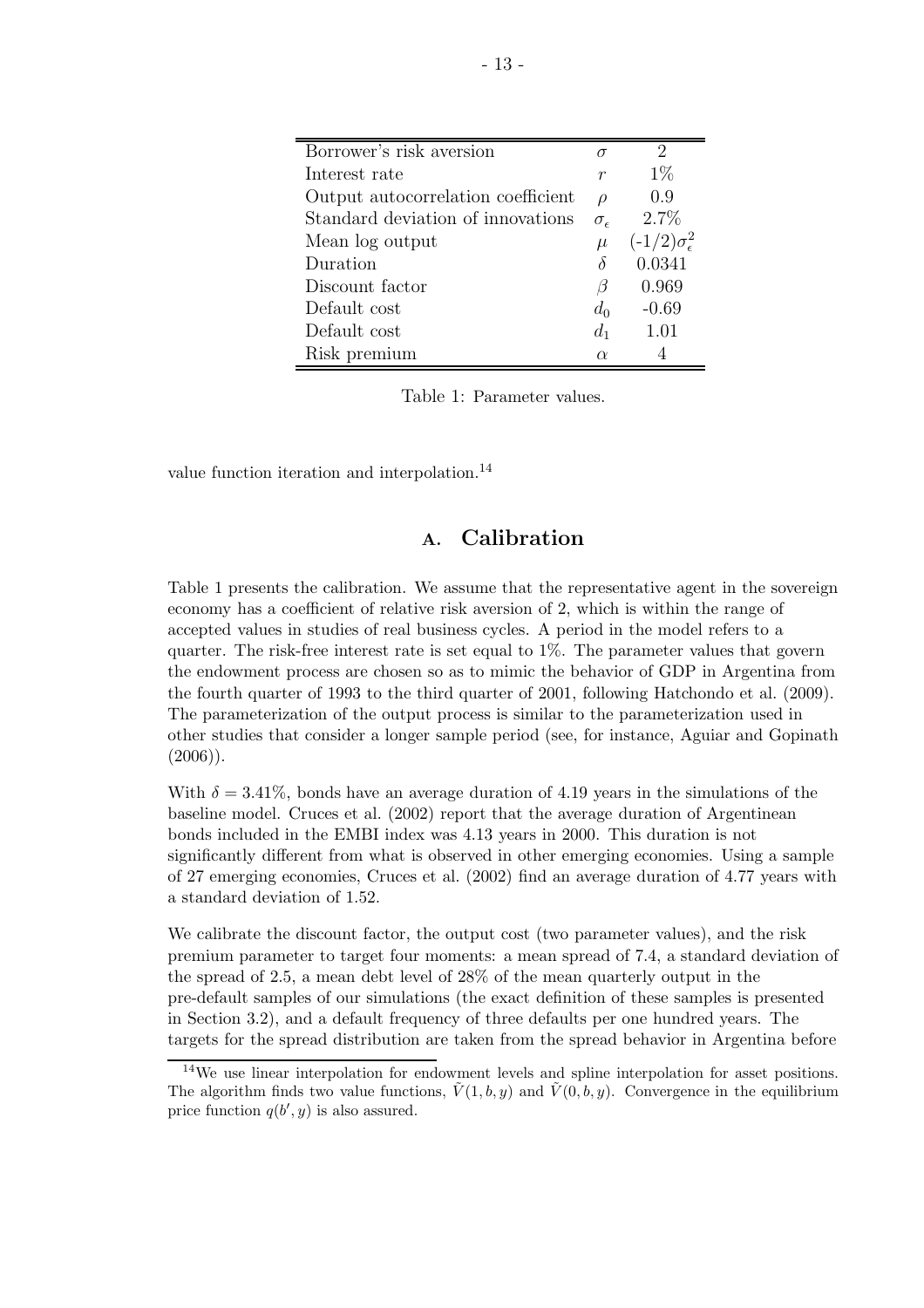its 2001 default (see Table 2). Even though it is not clear which data values for the mean debt level and the default frequency one should target, we choose to target these statistics because they have received attention in the literature, they are clearly influenced by the parameter values we are calibrating, and they will influence the welfare gains from eliminating dilution. For the period we studied, Chatterjee and Eyigungor (2009) target a mean level of unsecured sovereign debt of 70% of quarterly output. Since our model is a model of external debt and Sturzenegger and Zettelmeyer (2006) estimates that 60% of the debt Argentina defaulted on was held by residents, we choose to target a mean debt level that is 40% of the value targeted by Chatterjee and Eyigungor (2009). We target a frequency of three defaults per 100 years because that is the value used as reference in previous quantitative studies (see, for example, Arellano (2008) or Aguiar and Gopinath (2006)). The discount factor value we obtain is relatively low but higher than the ones assumed in previous studies (for instance, Aguiar and Gopinath (2006) assume  $\beta = 0.8$ ). Low discount factors may be a result of political polarization in emerging economies (see Amador (2003) and Cuadra and Sapriza (2008)).

# B. Simulation results

This section discusses quantitative effects of debt dilution. In order to do so, it presents simulation results from the models with and without debt dilution. To facilitate the comparison of our results with the ones in previous studies, we report results for pre-default simulation samples, as these studies do. We simulate the model for a number of periods that allows us to extract 500 samples of 32 consecutive periods before a default. Except for the computation of default frequencies, which are computed using all the simulation data, we focus on samples of 32 periods because we compare the artificial data generated by the model with Argentine data from the fourth quarter of 1993 to the third quarter of 2001.<sup>15</sup> In order to facilitate the comparison of simulation results with the data, we only consider simulation sample paths in which the last default was declared at least two periods before the beginning of each sample.

Table 2 reports moments in the data and in our simulations.<sup>16</sup> The moments reported in the table are chosen so as to illustrate the ability of the model to replicate distinctive business cycle properties of emerging economies. These economies feature a high, volatile and countercyclical interest rate, and high consumption volatility. The interest rate spread  $(R<sub>s</sub>)$  is expressed in annual terms.<sup>17</sup> The logarithm of income and consumption are

<sup>17</sup>Let  $\mathbf{r}^* = \frac{1}{q(b', y)} - \delta$  denote the per-period constant yield implied by a bond price  $q(b', y)$ . The annualized spread is given by  $R_s = \left(\frac{1+r^*}{1+r}\right)$  $\frac{1+r^*}{1+r}$  $\Big)^4-1.$ 

<sup>&</sup>lt;sup>15</sup>The qualitative features of this data are also observed in other sample periods and in other emerging markets (see, for example, Aguiar and Gopinath (2007), Alvarez et al. (2009), Boz et al. (2008), Neumeyer and Perri (2005), and Uribe and Yue (2006)). The only exception is that in the data we consider, the volatility of consumption is slightly lower than the volatility of income, while emerging market economies tend to display a higher volatility of consumption relative to income.

<sup>&</sup>lt;sup>16</sup>The data for output and consumption were obtained from the Argentinean Finance Ministry. The spread before the first quarter of 1998 is taken from Neumeyer and Perri (2005), and from the EMBI Global after that. For the debt level and the default frequency, we report the targeted values discussed in Section 3.1.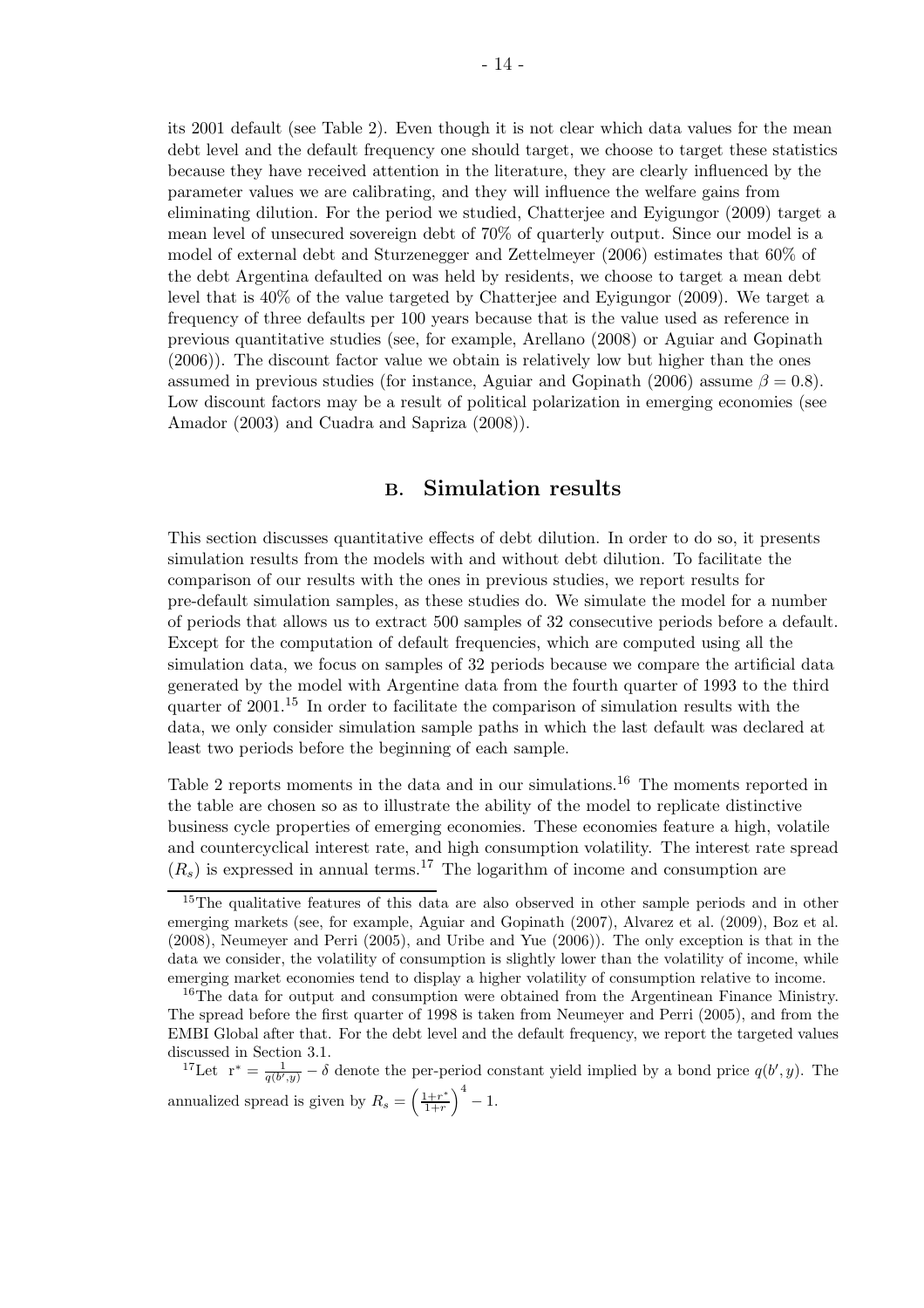denoted by y and c, respectively. The standard deviation of x is denoted by  $\sigma(x)$  and is reported in percentage terms. The coefficient of correlation between x and z is denoted by  $\rho(x, z)$ . Moments are computed using detrended series. Trends are computed using the Hodrick-Prescott filter with a smoothing parameter of 1, 600. Table 2 also reports the mean debt market value (computed as the mean b divided by  $\delta + r^*$ , where  $r^*$  is the mean equilibrium interest rate) and the mean debt face value (computed as the mean b divided by  $\delta + r$ ).

|                        | Data    | With          | Without       |
|------------------------|---------|---------------|---------------|
|                        |         | debt dilution | debt dilution |
| Defaults per 100 years | 3.00    | 3.10          | 0.42          |
| Mean debt market value |         | 0.20          | 0.18          |
| Mean debt face value   | 0.28    | 0.28          | 0.18          |
| $E(R_s)$               | 7.44    | 7.38          | 0.57          |
| $\sigma(R_s)$          | 2.51    | 2.45          | 0.72          |
| $\sigma(y)$            | 3.17    | 3.03          | 3.36          |
| $\sigma(c)/\sigma(y)$  | 0.94    | 1.04          | 1.21          |
| $\rho(c, y)$           | 0.97    | 1.00          | 0.99          |
| $R_s, y)$              | $-0.65$ | $-0.80$       | $-0.63$       |

Table 2: Business cycle statistics. The second column is computed using data from Argentina from 1993 to 2001. Other columns report the mean of the value of each moment in 500 simulation samples.

Table 2 shows that the baseline model with dilution matches the data reasonably well. As in the data, in the simulations of the baseline model, consumption and income are highly correlated, and the consumption volatility is higher than the income volatility. The model also matches well the moments we choose to target in order to impose discipline to our measurement exercise (the default frequency, the mean debt level, and the mean and standard deviation of the spread). With this in mind, we concentrate on the main question this paper intends to answer: What are the quantitative effects of the debt dilution problem?

Table 2 shows that the number of default per 100 years decreases from 3.10 in the baseline to 0.42 in the model without debt dilution. That is, we find that debt dilution accounts for 86% of the default risk in the simulations of the baseline model. Eliminating dilution decreases the mean spread in the simulations from 7.38% to 0.57% (recall that reducing default risk allows the sovereign to pay a lower risk premium). That is, debt dilution accounts for 92% of the spread paid by the sovereign. The standard deviation of the spread decreases from 2.45 with debt dilution to 0.72 without debt dilution. The mean face value of outstanding bonds decreases by 36%. But most of this decline is explained by the lower interest rate in the simulations of the model without debt dilution: The mean market value of outstanding bonds decreases only by 11%.

In order to shed light on how the debt dilution problem influences equilibrium allocations, Figure 1 presents the implied spread demanded by lenders as a function of the face value of next-period debt—defined as the present value of future payment obligations discounted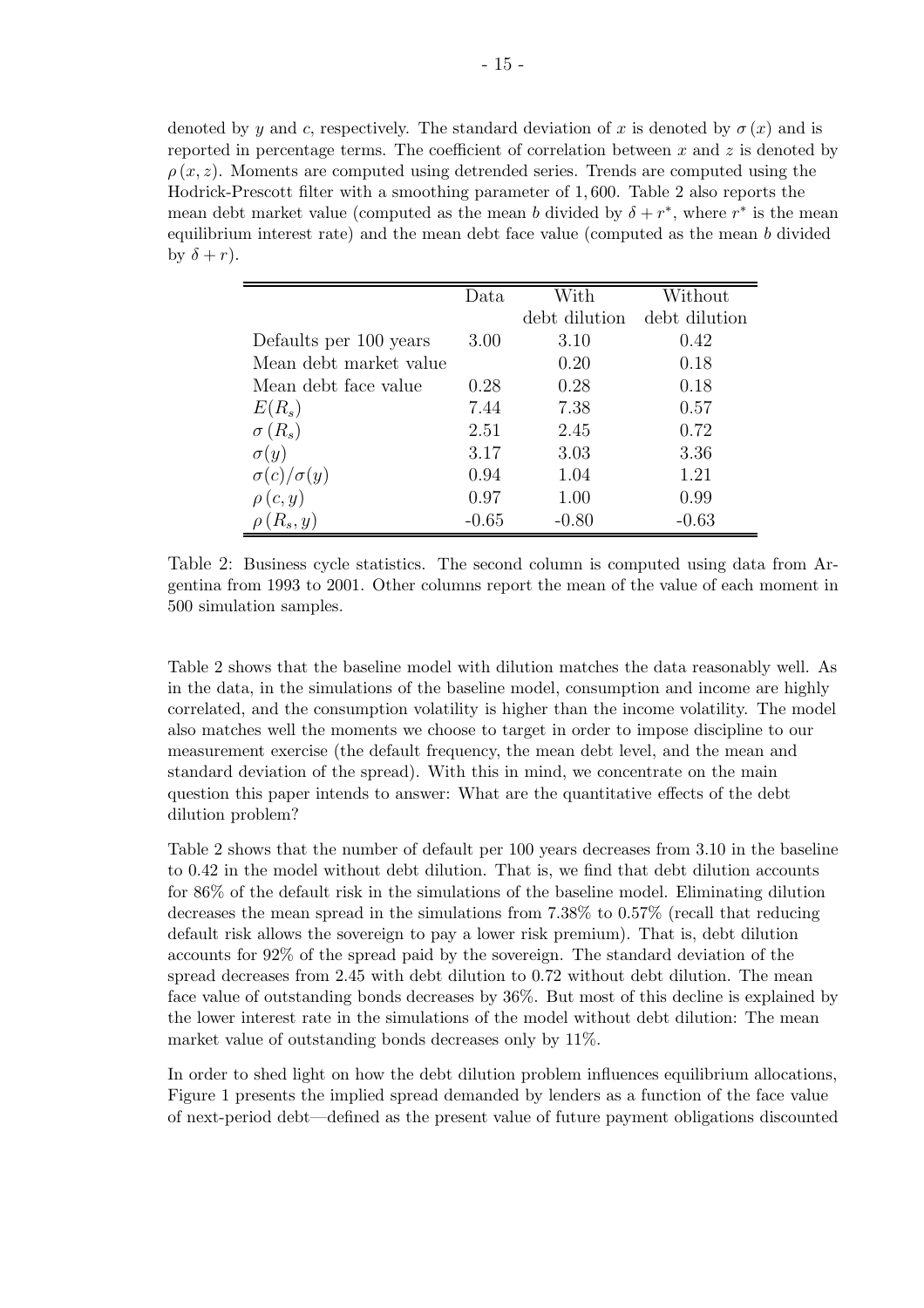

Figure 1: Menu of combinations of spreads and next-period debt levels  $\left(\frac{b'}{b+1}\right)$  $\frac{b'}{\delta+r}$  from which the government can choose. The left panel corresponds to the baseline case. The right panel corresponds to the case without debt dilution. In each of these two cases, solid dots illustrate the optimal decision of a government that inherits a debt level equal to the average debt observed in our simulations for that case. Vertical lines mark the government's debt level before its issuance decision. The low (high) value of  $y$  corresponds to an endowment realization that is one standard deviation below (above) the unconditional mean.

at the risk-free rate,  $\frac{b'}{\delta +}$  $\frac{b'}{b+r}$ . This function defines the set of combinations of spreads and next-period debt levels that the government can choose from. The figure also presents the combination of spread levels and next-period debt chosen by the government when its initial debt level is the average level in the simulations of each case.

Figure 1 shows that eliminating dilution implies a significant shift in the government's set of borrowing opportunities (combinations of debt levels and spreads). For the baseline model with dilution, the left panel of Figure 1 illustrates how the government cannot borrow paying spreads close to zero. In contrast, the right panel of Figure 1 illustrates how eliminating debt dilution gives the government the opportunity to borrow paying spreads close to zero. In particular, the equilibrium combinations of debt and spread levels without dilution are not part of the governments choice set with dilution. For the equilibrium debt levels without dilution, equilibrium spread levels would be about 400 basis points higher in the economy with dilution. Thus, Figure 1 shows that the shift in the government's choice set plays an important role in accounting for the reduction in spreads (and default risk) implied by the elimination of debt dilution.

Why does debt dilution shift the set of government's opportunities? Suppose the government wants to issue an amount of debt for which, without future issuances, the expected recovery rate—i.e., the fraction of the loan lenders expect to recover—is close to one (i.e., without future issuances, the default probability and the spread are close to zero). Consider first the model without debt dilution. The government could issue such amount of debt paying a spread close to zero because lenders anticipate that even if the government were to increase the default probability with future issuances, they would not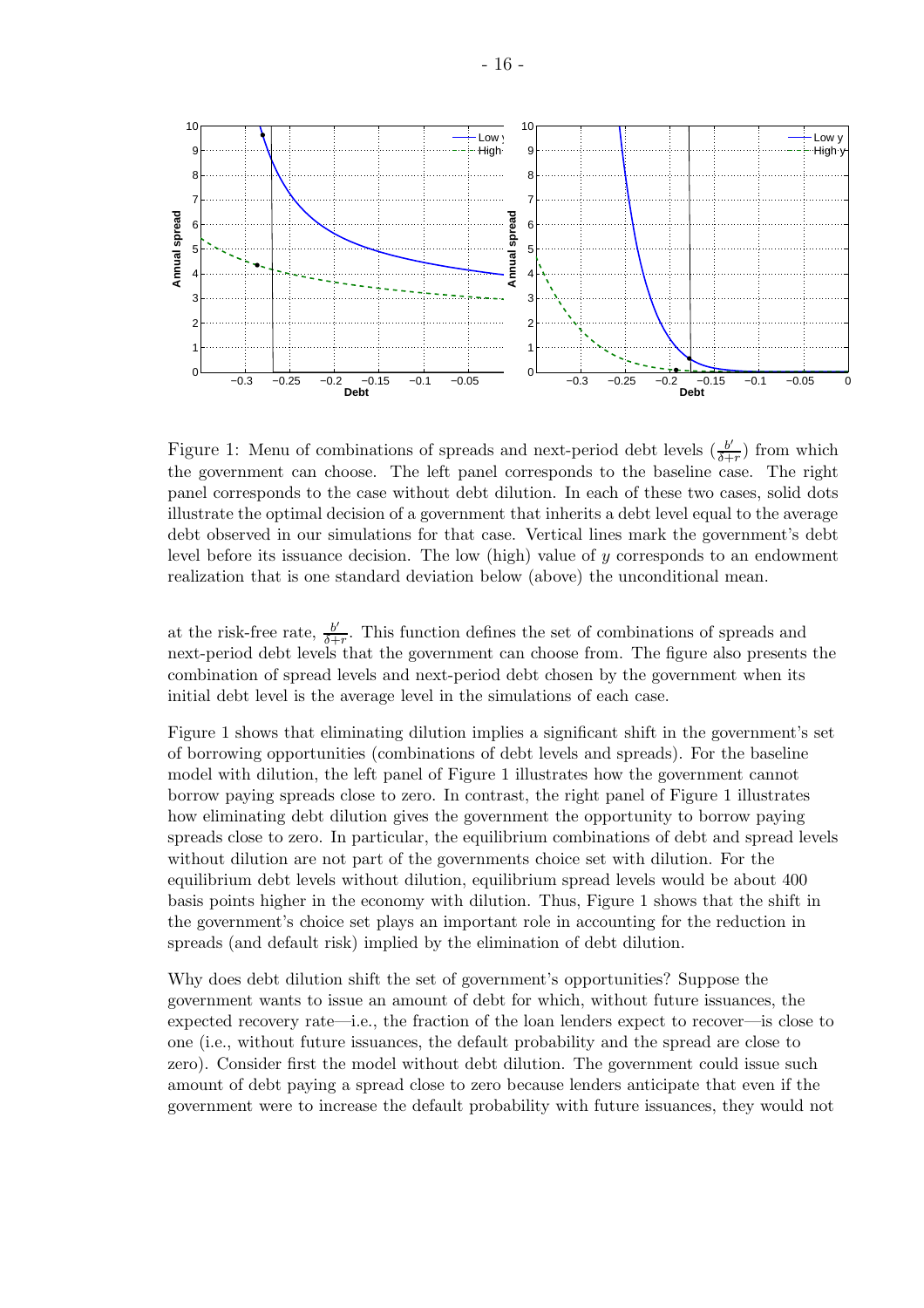be affected by these issuances. As illustrated in Figure 1, in equilibrium the government does not choose to increase the default probability significantly with its issuances. Recall that doing so would be expensive for the government because it would have to compensate holders of debt issued in previous periods.<sup>18</sup> In contrast, in the baseline model with dilution, even for issuances levels such that the expected recovery rate would be close to one without future issuances, lenders would ask for a significant spread. As illustrated in Figure 1, this is true even for debt levels arbitrary close to zero. This is the case because lenders anticipate that the government will decrease the expected recovery rate with its future issuances.

Table 2 also shows that consumption volatility is higher in the economy without dilution. This is the case because, for low income levels, consumption is more sensitive to changes income in that economy. As illustrated in Figure 1, when income is low, issuance levels tend to be lower in the economy without dilution than in the benchmark with dilution (in the figure, issuance levels are represented by the horizontal distance between the dark dots and the vertical solid line).<sup>19</sup> Thus, the government is more effective in mitigating the effects of low income realizations on consumption in the benchmark with dilution.

# C. Welfare costs of debt-dilution

Figure 2 shows the ex-ante welfare gain that domestic agents would experience after moving from an economy with dilution to one without dilution. The solid line represents the welfare gain when the government enters the period with zero debt. The dashed line represents the welfare gain when the government enters the period with the the mean debt level observed in the simulations of the economy with dilution (note that for low endowment levels the government defaults or is likely to default in the future). Figure 2 shows that domestic consumers are better off in the economy without dilution. Welfare gains from eliminating dilution tend to be lower when the debt level is higher in part because of the adjustment cost of transiting to an ergodic distribution with lower debt levels.<sup>20</sup>

It should be mentioned that one may want to take our measure of the welfare gain with a grain of salt. In particular, one could argue that our measure is too low. First, our measure of the gain from reducing the risk premium is likely to be too low. This gain is increasing in the level of debt for which the risk premium is paid. We chose to calibrate our model to a low debt level (28% of quarterly output) to resemble the level of sovereign defaultable debt held by foreigners. However, eliminating debt dilution is also likely to

<sup>&</sup>lt;sup>18</sup>Note that the default probability (and the spread) increases when income is low even without debt issuances but the government does not compensate lenders for this increase. In the simulations, typically the government does not issue debt when income is very low.

 $19$ Note that, for the same debt level, the spread curves in Figure 1 are steeper when income is lower. This implies that in the economy without dilution, for the same issuance level, the compensation the government would have to pay to existing bondholders would be larger when income is lower.

 $^{20}$ In a default period, the government writes off all debt liabilities but has a stronger incentive to borrow than in case in which it enters the period with zero debt—because it wants to smooth out the default cost. This may explain why the better borrowing terms faced in the economy without dilution may be more valuable in default periods than when the government enters the period without debt.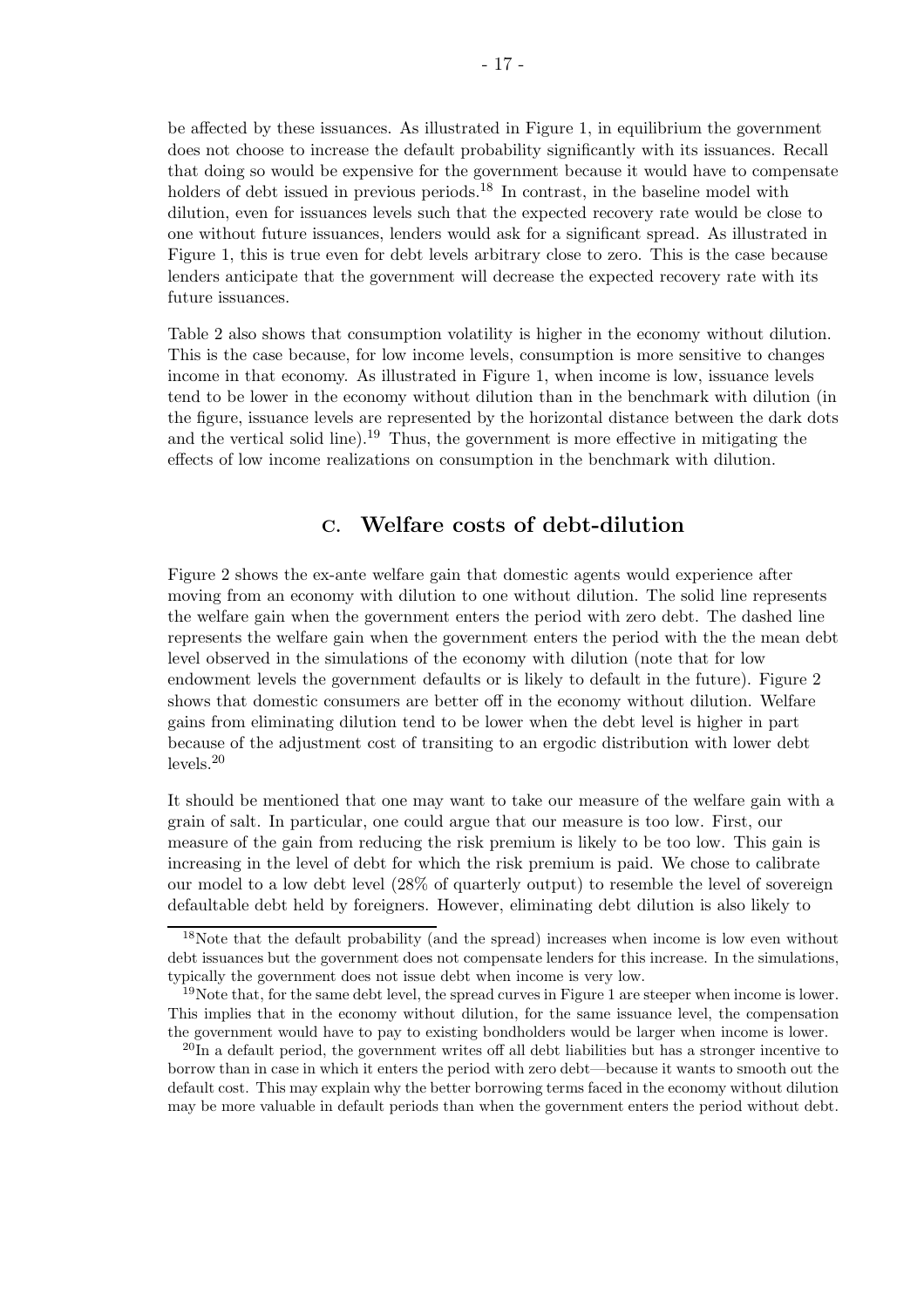reduce the risk premium paid for other government debt, and even private debt (sovereign spreads are likely to influence private spreads, see, for example, Mendoza and Yue (2008)). Furthermore, several studies find evidence of a significant effect of interest rates on productivity (through the allocation of factors of production), and of a significant role of interest rate fluctuations in the amplification of shocks (see, for example, Mendoza and Yue (2008), Neumeyer and Perri (2005), and Uribe and Yue (2006)). Since there is no production in our setup, we cannot capture productivity gains from reducing the level and volatility of interest rates.



Figure 2: Consumption compensation (in percentage terms) that makes domestic agents indifferent between living in an economy with or without dilution. The figure was constructed assuming that the initial debt level is equal to zero or to the mean debt level in the simulations of the economy with dilution. A positive number means that agents prefer the economy without dilution.

# D. One-period bonds vs. long-duration bonds without debt dilution

An alternative model without intertemporal debt dilution is the commonly used one-period-bond model. With one-period bonds, when the government decides its borrowing level, there are no previous issuances that can be diluted (either because the government honored its debt obligations at the beginning of the period or because it defaulted on them). In this subsection, we compare the predictions of our model without dilution with the ones of the one-period-bond version of our baseline model. It should be emphasized that we do not intend to use the model to discuss optimal maturity. The model is missing key ingredients for that discussion (e.g., issuance costs and interest rate risk).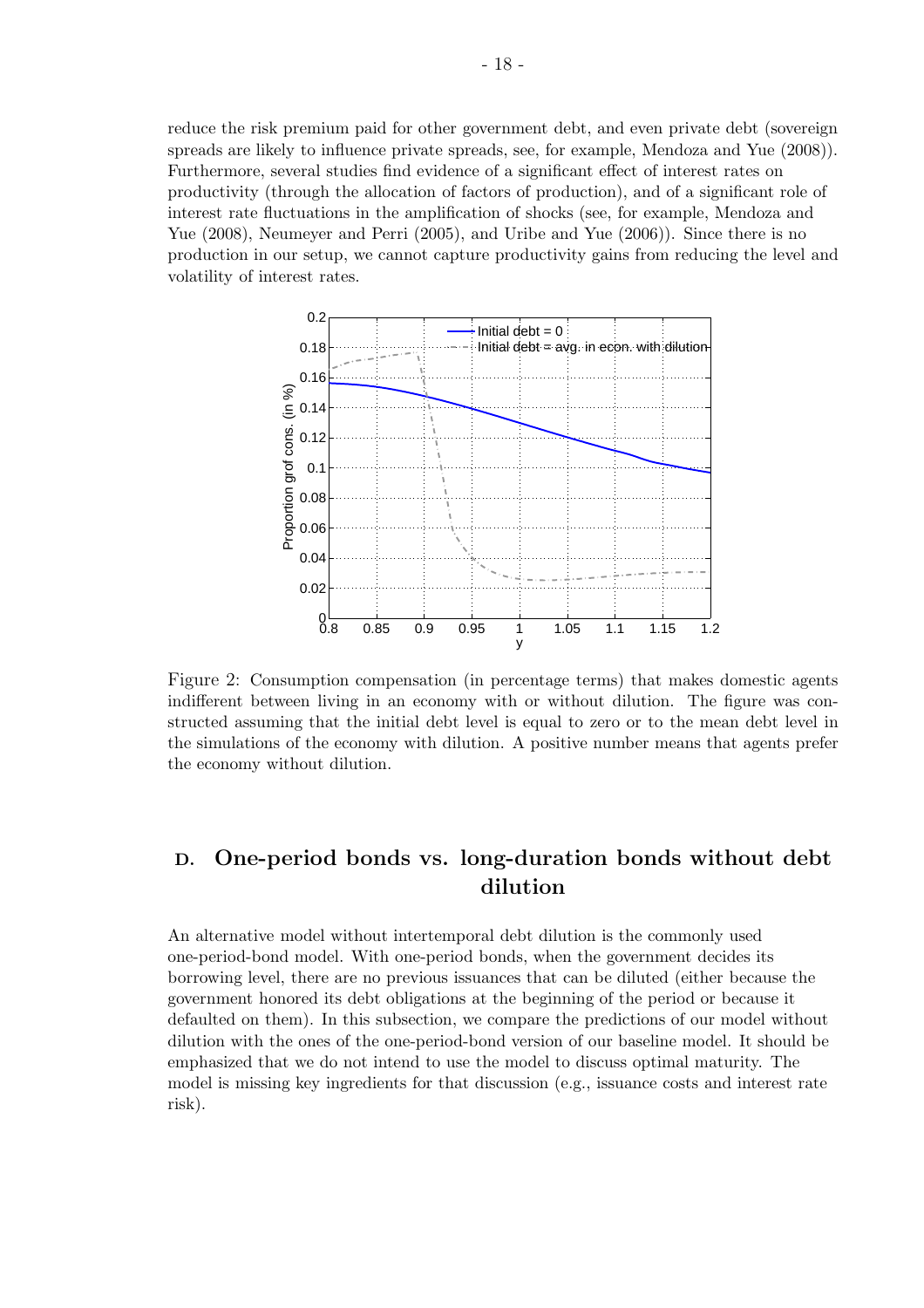Table 3 presents simulation results obtained with the baseline model assuming one-period bonds  $(\delta = 1)$ . In order to facilitate comparisons, we report again the statistics obtained with our model with long-duration bonds and without debt dilution ( $\delta = 0.0341$ ). The table shows that simulation results obtained with one-period bonds differ from those obtained with our model without debt dilution. One-period bonds and long-duration bonds without dilution are different assets.

|                          | $\delta = 0.0341$ | $\delta = 1$ |
|--------------------------|-------------------|--------------|
| Defaults per 100 years   | 0.42              | 0.23         |
| Mean debt (market value) | 0.18              | 0.19         |
| Mean debt (face value)   | 0.18              | 0.19         |
| $E(R_s)$                 | 0.57              | 0.45         |
| $\sigma(R_s)$            | 0.72              | 0.45         |
| $\sigma(y)$              | 3.36              | 3.11         |
| $\sigma(c)/\sigma(y)$    | 1.21              | 1.23         |
| $\rho(c, y)$             | 0.99              | 0.97         |
| $R_s, y)$                | $-0.63$           | $-0.73$      |

Table 3: Business cycle statistics without debt dilution.

In order to shed more light on the different allocations observed in the two economies without dilution, Figure 3 presents the no-arbitrage spread curves and the government optimal choices for these two economies. The figure shows that the response of the equilibrium spread to a negative income shock is different in the two economies. While for the "very low" income level (2 standard deviations below the mean) the equilibrium spread is higher in the economy with long bonds, for the "low" income level (one standard deviation below the mean) the equilibrium spread is higher in the economy with one-period bonds.

For the "low" income level, the government chooses to pay a lower spread with long bonds because the government's financial needs are weaker with these bonds. As discussed in Section 2.2.2, one may think about the economy with long bonds and without dilution as an economy in which, before issuing debt, the government must buy back all previous issuances at the market price that would be observed without new issuances. In that economy, the government's financial needs are lower when its income is lower because the market price of debt is lower when income is lower. In contrast, with one-period bonds, government's obligations do not depend on the income level.

In the economy with long bonds, for the "very low" income level, it does not pay off to issue new debt because the revenue raised by new debt issuances would not be enough to compensate existing bondholders.<sup>21</sup> Thus, the high spread observed when income is "very low" corresponds to previous-period issuances and it is not paid by the government for

<sup>&</sup>lt;sup>21</sup> For sufficiently low income levels, initial debt levels in the simulations tend to be on the decreasing part of the sovereign-debt-market-value function  $-q(b', y)b'$ . Thus, if the government chooses  $b' < b(1-\delta)$ , its issuance revenue would be  $-q(b', y)[b'-b(1-\delta)]$ , which is lower than the amount it would have to pay existing bondholders,  $-[q(b(1-\delta), y) - q(b', y)]b(1-\delta)$ .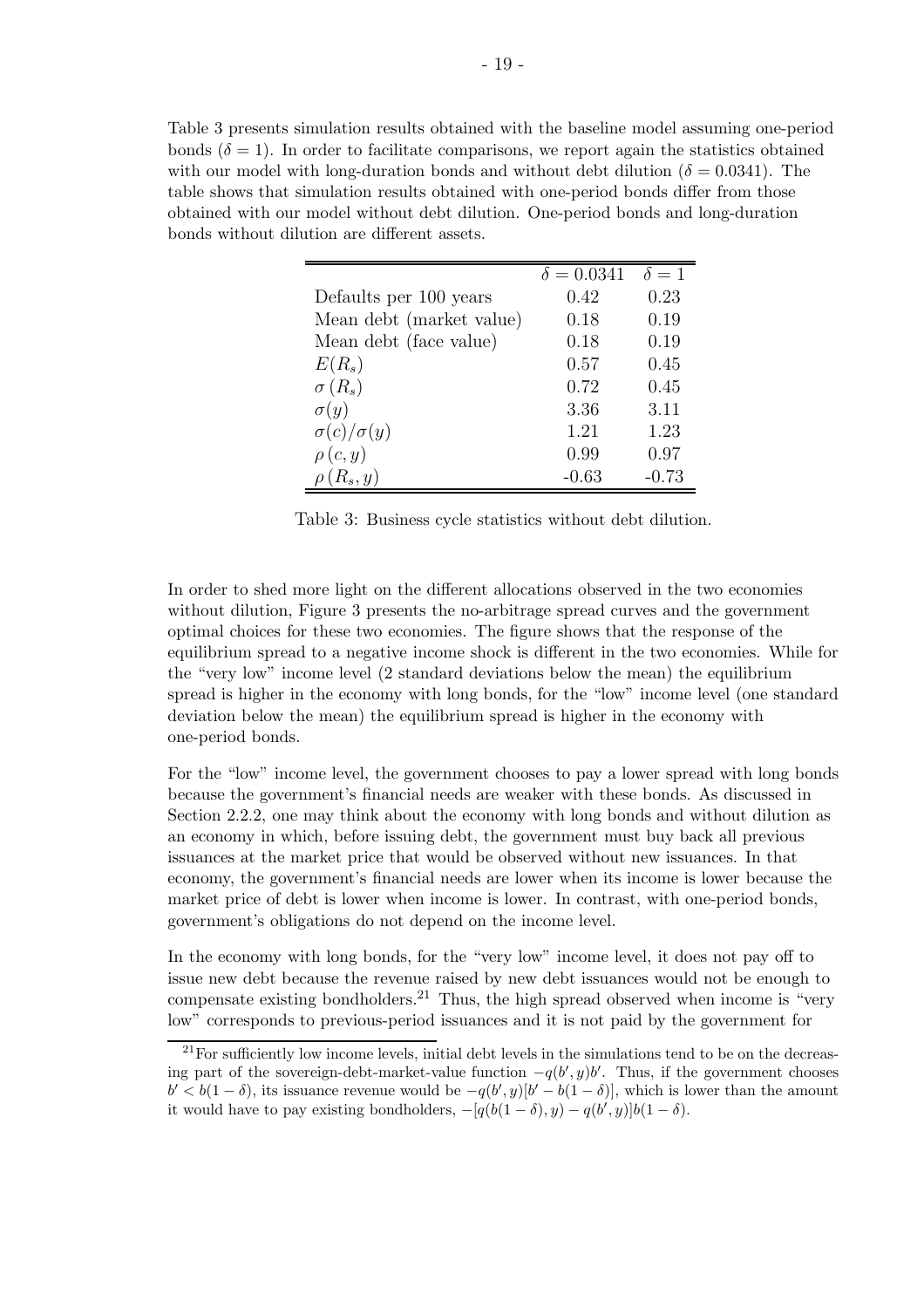

Figure 3: Menu of combinations of spreads and next-period debt levels  $\left(\frac{b}{\delta+1}\right)$  $\frac{b'}{\delta+r}$  from which the government can choose. The left panel corresponds to the case of long-duration bonds without debt dilution. The right panel corresponds to the case of one-period bonds. In each of these two cases, solid dots illustrate the optimal decision of a government that inherits a debt level equal to the average debt observed in our simulations for that case. Vertical lines mark the government's debt level before its issuance decision. The low (high) value of y corresponds to an endowment realization that is one standard deviation below (above) the unconditional mean. The very low value of y corresponds to an endowment realization that is two standard deviations below the unconditional mean.

new issuances. In the economy with one-period bonds, when income is "very low" the government still issues debt because it has to pay all the debt it issued in the previous period (with long bonds it only has to pay  $\delta = 3.41\%$  of its debt). But the government chooses to pay a spread lower than the high spread implied by previous-period issuances in the long-bond economy (recall that the government also chooses not to pay this very high spread in the latter economy).

### IV. Conclusions

We proposed an extension of a baseline sovereign default framework à la Eaton and Gersovitz (1981) that allowed us to study the case in which the sovereign eliminates debt dilution. We found that debt dilution accounts for 86% of the default risk, 92% of the mean spread, and 71% of the spread volatility in the simulations of the baseline model with dilution. That is, even without commitment to future repayment policies and without contingency of sovereign debt, if the sovereign could eliminate debt dilution, it would reduce significantly the level and volatility of default risk. We showed that the reduction in default risk implied by the elimination of dilution occurs in part because of a sizable reduction in debt levels (36% of the mean face value and 11% of the mean market value), but that the most important effect on default risk results from an shift in the government's set of borrowing opportunities.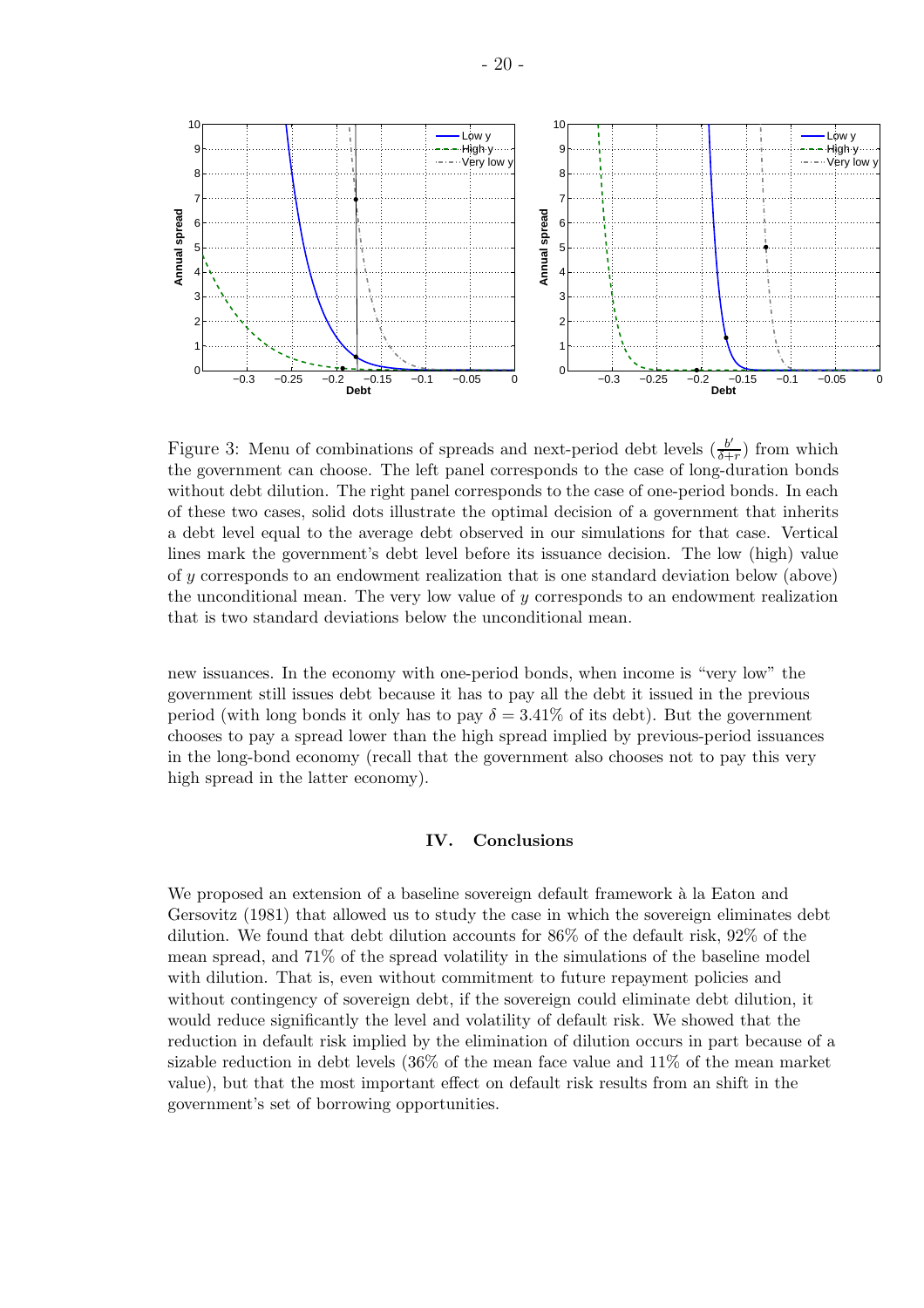Analyzing debt dilution in a production economy would allow for a better quantification of the welfare gains from eliminating dilution. Several studies find evidence of a significant effect of interest rates on productivity (through the allocation of factors of production), and of a significant role of interest rate fluctuations in the amplification of shocks (see, for example, Mendoza and Yue (2008), Neumeyer and Perri (2005), and Uribe and Yue (2006)). In the light of these findings, our results indicate that the welfare cost of debt dilution may be large. The developing of a sovereign default framework that accommodates effects of interest rates on factors allocation is the subject of ongoing research (see, for example, Mendoza and Yue (2008) and Sosa Padilla (2010)). An interesting extension of our analysis would be to study the implications of the debt dilution problem in such a framework.

There are also many other directions in which our analysis can be extended. For instance, one could allow the sovereign to change the debt duration, one could allow the risk premium to be affected by variables other than the domestic income, and one could introduce other shocks to the economy. However, these extensions would require including additional state variables and, the computation cost of doing so is significant.

One could also investigate how to exploit the gains from eliminating dilution. For instance one could explore the benefits to committing to a future borrowing behavior through fiscal rules, which several countries are introducing (see IMF (2009) and the references therein). Our results indicate that eliminating debt dilution should be an important motivation for the implementation of fiscal rules that could allow to reduce significantly the risk of debt crises and the mean and volatility of interest rates.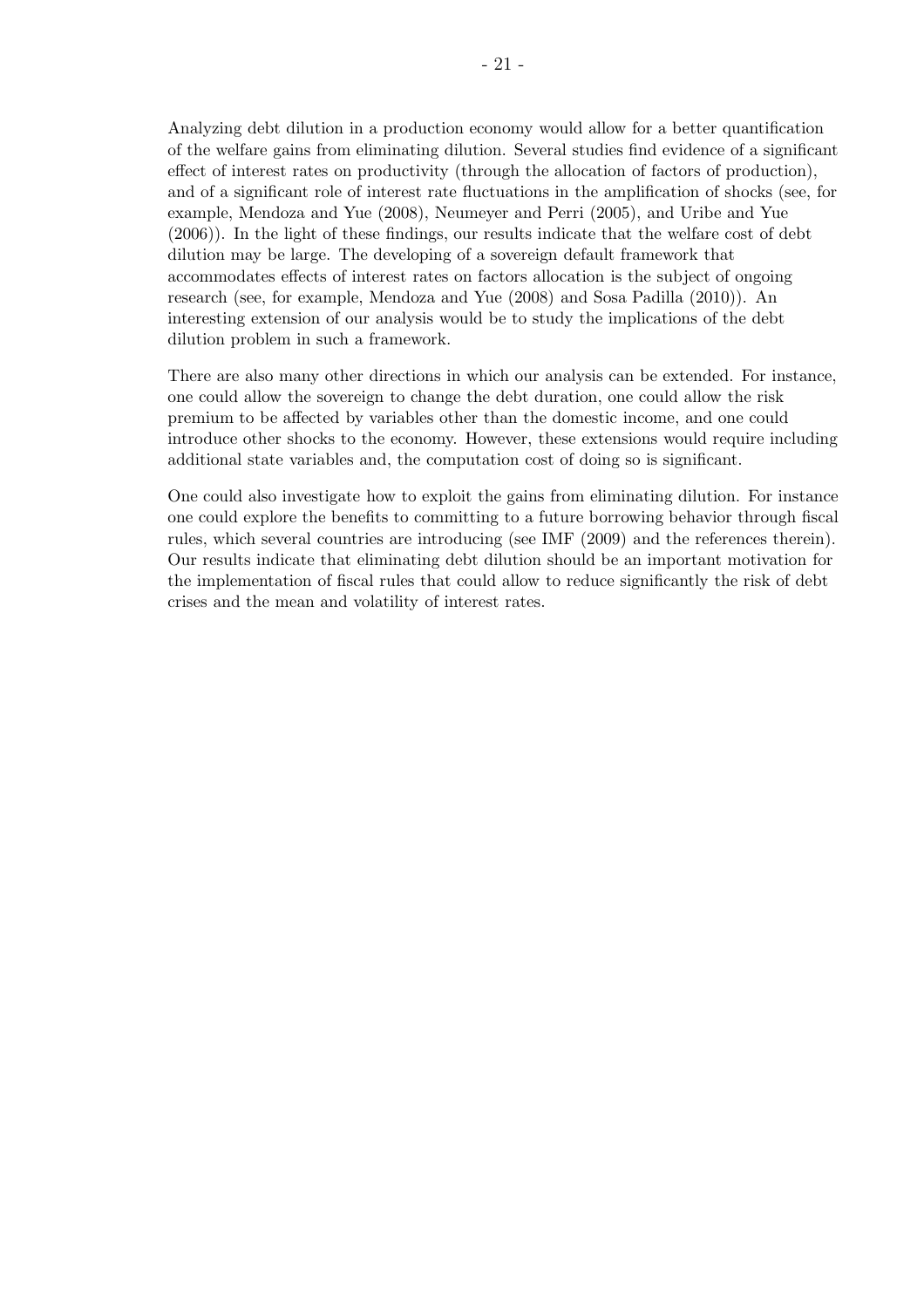### References

- Aguiar, M. and Gopinath, G. (2006). 'Defaultable debt, interest rates and the current account'. Journal of International Economics, volume 69, 64–83.
- Aguiar, M. and Gopinath, G. (2007). 'Emerging markets business cycles: the cycle is the trend'. Journal of Political Economy, volume 115, no. 1, 69–102.
- Alfaro, L. and Kanczuk, F. (2005). 'Sovereign debt as a contingent claim: a quantitative approach'. Journal of International Economics, volume 65, 297 314.
- Alvarez, F. A., Marques, L. B., and Toledo, M. (2009). 'Excess Volatility of Consumption in Developed and Emerging Markets: The Role of Durable Goods'. Manuscript, Johns Hopkins University.
- Amador, M. (2003). 'A Political Economy Model of Sovereign Debt Repayment'. Manuscript, Stanford University.
- Arellano, C. (2008). 'Default Risk and Income Fluctuations in Emerging Economies'. American Economic Review, volume 98(3), 690–712.
- Arellano, C. and Ramanarayanan, A. (2010). 'Default and the Maturity Structure in Sovereign Bonds'. Mimeo, University of Minnesota.
- Athreya, K. (2002). 'Welfare Implications of the Bankruptcy Reform Act of 1999'. Journal of Monetary Economics, volume 49, 1567–1595.
- Athreya, K., Tam, X. S., and Young, E. R. (2007a). 'Does Rising Income Risk Lead to Better Risk Sharing?' Manuscript, University of Virginia.
- Athreya, K., Tam, X. S., and Young, E. R. (2007b). 'A Quantitative Model of Information and Unsecured Lending'. Manuscript, University of Virginia.
- Backus, D., Foresi, S., and Telmer, C. (1998). 'Discrete-time models of bond pricing'. NBER Working Paper 6736.
- Bai, Y. and Zhang, J. (2006). 'Financial integration and international risk sharing'. Working Paper, Michigan University.
- Benjamin, D. and Wright, M. L. J. (2008). 'Recovery Before Redemption? A Theory of Delays in Sovereign Debt Renegotiations'. Manuscript.
- Bi, R. (2006). 'Debt Dilution and the Maturity Structure of Sovereign Bonds'. Manuscript, University of Maryland.
- Bizer, D. S. and DeMarzo, P. (1992). 'Sequential Banking'. Journal of Political Economy, volume  $100, 41-61$ .
- Bolton, P. and Jeanne, O. (2009). 'Structuring and Restructuring Sovereign Debt: The Role of Seniority'. Review of Economic Studies, volume 76, 879–902.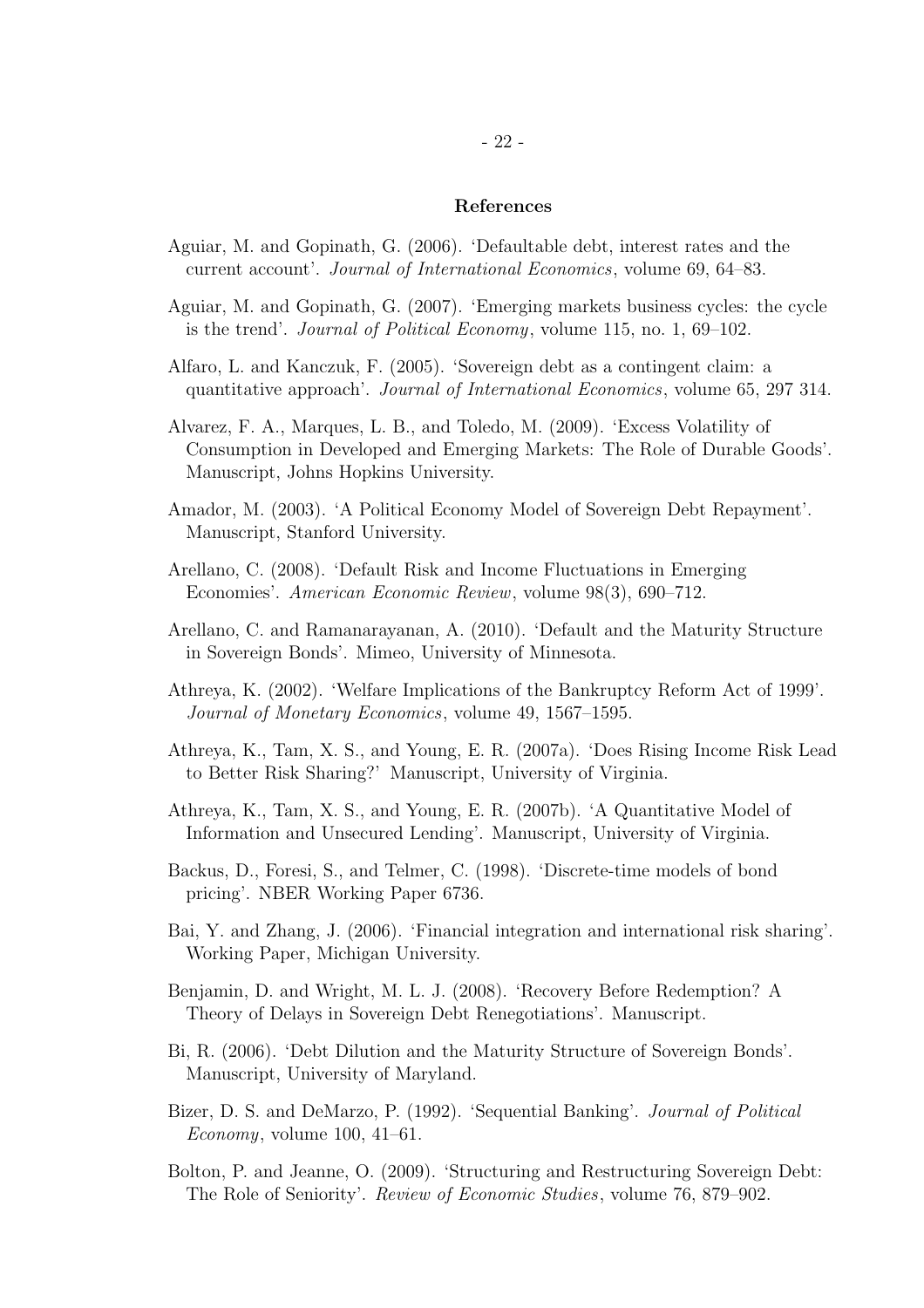- Bolton, P. and Skeel, D. A. (2005). 'Redesigning the International Lender of Last Resort'. Chicago Journal of International Law, volume 6, no. 1, 177–201.
- Borensztein, E., Chamon, M., Jeanne, O., Mauro, P., and Zettelmeyer, J. (2004). 'Sovereign Debt Structure for Crisis Prevention'. IMF occasional paper 237.
- Borensztein, E. and Mauro, P. (2004). 'The case for GDP-indexed bonds'. Economic Policy, volume 38, 167–216.
- Borri, N. and Verdelhan, A. (2009). 'Sovereign Risk Premia'. Manuscript, MIT.
- Boz, E. (2011). 'Sovereign Default, Private Sector Creditors, and the IFIs'. Journal of International Economics, volume 83, 70–82.
- Boz, E., Daude, C., and Durdu, B. (2008). 'Emerging Market Business Cycles Revisited: Learning about the Trend'. Board of Governors International Finance Discussion Papers No. 927.
- Broner, F. A., Lorenzoni, G., and Schmukler, S. L. (2007). 'Why do emerging economies borrow short term?' National Bureau of Economic Research Working Paper 13076.
- Chatterjee, S., Corbae, D., Nakajima, M., and Ríos-Rull, J.-V. (2007a). 'A Quantitative Theory of Unsecured Consumer Credit with Risk of Default'. Econometrica, volume 75, 1525–1589.
- Chatterjee, S., Corbae, D., and Ríos-Rull, J.-V. (2007b). 'Credit Scoring and Competitive Pricing of Default Risk'. Manuscript, University of Texas at Austin.
- Chatterjee, S. and Eyigungor, B. (2009). 'Maturity, Indebtedness and Default Risk'. Federal Reserve Bank of Philadelphia Working Paper 09-02.
- Cole, H., Dow, J., and English, W. (1995). 'Default, settlement, and signaling: lending resumption in a reputational model of sovereign debt'. International Economic Review, volume 36, no. 2, 365–385.
- Cruces, J. J., Buscaglia, M., and Alonso, J. (2002). 'The Term Structure of Country Risk and Valuation in Emerging Markets'. Manuscript, Universidad Nacional de La Plata.
- Cuadra, G., Sanchez, J. M., and Sapriza, H. (forthcoming). 'Fiscal policy and default risk in emerging markets'. Review of Economic Dynamics.
- Cuadra, G. and Sapriza, H. (2006). 'Sovereign default, terms of trade, and interest rates in emerging markets'. Working Paper 2006-01, Banco de Mexico.
- Cuadra, G. and Sapriza, H. (2008). 'Sovereign default, interest rates and political uncertainty in emerging markets'. Journal of International Economics, volume 76, 7888.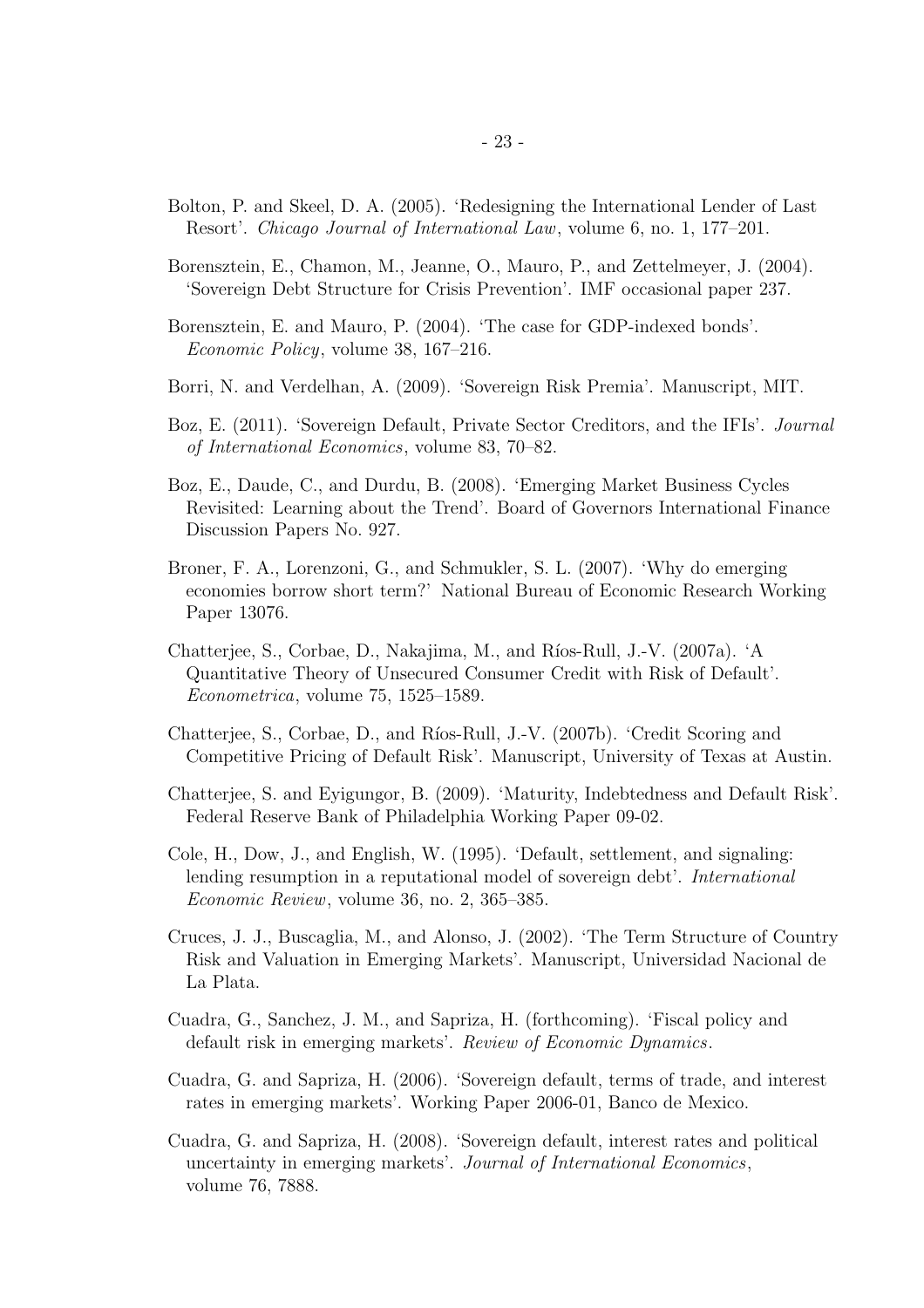- D'Erasmo, P. (2008). 'Government Reputation and Debt Repayment in Emerging Economies'. Manuscript, University of Texas at Austin.
- Detragiache, E. (1994). 'Sensible buybacks of sovereign debt'. Journal of Development Economics, volume 43, 317–333.
- Durdu, C. B. (2009). 'Quantitative implications of indexed bonds in small open economies'. Journal of Economic Dynamics & Control, volume 33, 883902.
- Eaton, J. and Fernandez, R. (1995). 'Sovereign debt'. NBER Working Paper No. 5131.
- Eaton, J. and Gersovitz, M. (1981). 'Debt with potential repudiation: theoretical and empirical analysis'. Review of Economic Studies, volume 48, 289–309.
- G-10 (2002). 'Report of the G-10 Working Group on Contractual Clauses'.
- González-Rozada, M. and Levy Yeyati, E. (2008). 'Global factors and emerging market spreads'. Economic Journal, volume 118, 19171936.
- Guembel, A. and Sussman, O. (2009). 'Sovereign Debt without Default Penalties'. Review of Economic Studies, volume 76, 19171936.
- Hatchondo, J. C. and Martinez, L. (2009). 'Long-duration bonds and sovereign defaults'. Journal of International Economics, volume 79, 117125.
- Hatchondo, J. C., Martinez, L., and Sapriza, H. (2007). 'Quantitative Models of Sovereign Default and the Threat of Financial Exclusion'. Economic Quarterly, volume 93, 251–286. No. 3.
- Hatchondo, J. C., Martinez, L., and Sapriza, H. (2009). 'Heterogeneous borrowers in quantitative models of sovereign default.' International Economic Review, volume 50, 1129–1151.
- Hatchondo, J. C., Martinez, L., and Sapriza, H. (2010). 'Quantitative properties of sovereign default models: solution methods matter'. Review of Economic Dynamics, volume 13, no. 4, 919–933.
- IMF (2003). 'Proposed Features of a Sovereign Debt Restructuring Mechanism'.
- IMF (2009). 'Fiscal RulesAnchoring Expectations for Sustainable Public Finances'. Fiscal Affairs Department, International Monetary Fund.
- Kletzer, K. M. (1984). 'Asymmetries of Information and LDC Borrowing with Sovereign Risk'. The Economic Journal, volume 94, 287–307.
- Krueger, A. O. and Hagan, S. (2005). 'Sovereign Workouts: an IMF Perspective'. Chicago Journal of International Law, volume 6, no. 1, 203–218.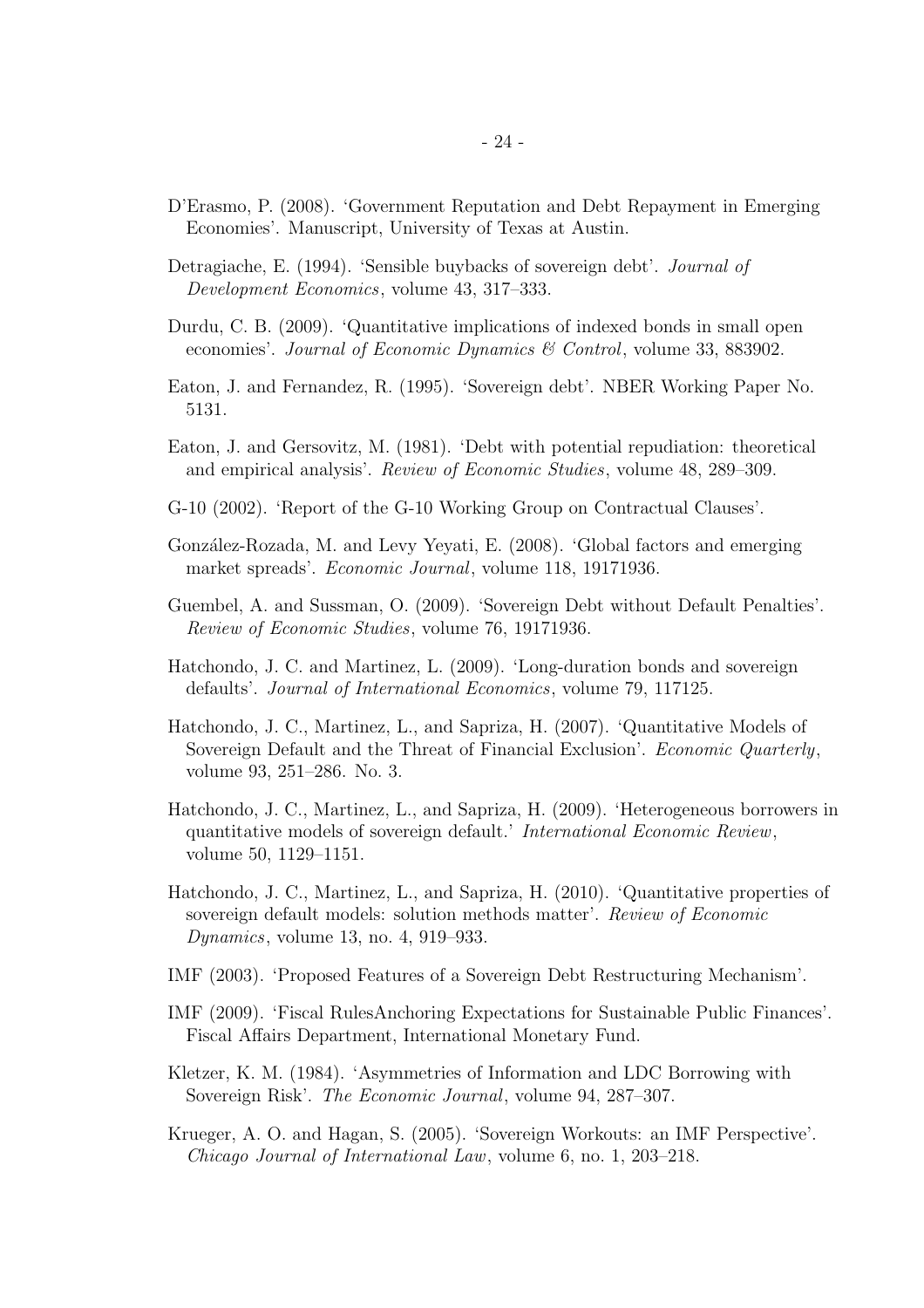- Krusell, P. and Smith, A. (2003). 'Consumption-savings decisions with quasi-geometric discounting'. Econometrica, volume 71, no. 1, 365–375.
- Li, W. and Sarte, P.-D. (2006). 'U.S. consumer bankruptcy choice: The importance of general equilibrium effects'. Journal of Monetary Economics, volume 53, 613–631.
- Livshits, I., MacGee, J., and Tertilt, M. (2008). 'Consumer Bankruptcy: A Fresh Start,'. American Economic Review, volume 97, 402–418.
- Lizarazo, S. (2005). 'Sovereign risk and risk averse international investors'. Working Paper, ITAM.
- Lizarazo, S. (2006). 'Contagion of financial crises in sovereign debt markets'. Working Paper, ITAM.
- Longstaff, F. A., Pan, J., Pedersen, L. H., and Singleton, K. J. (2007). 'How Sovereign is Sovereign Credit Risk?' NBER Working Paper No. 13658.
- Mendoza, E. and Yue, V. (2008). 'A Solution to the Default Risk-Business Cycle Disconnect'. Manuscript, New York University.
- Neumeyer, P. and Perri, F. (2005). 'Business cycles in emerging economies: the role of interest rates'. Journal of Monetary Economics, volume 52, 345–380.
- Niepelt, D. (2008). 'Debt Maturity without Commitment'. Manuscript, Study Center Gerzensee.
- Paulus, C. G. (2002). 'A Legal Order for Insolvencies of States'. Working Paper, Humboldt University.
- Rodgers, C. (1965). 'The corporate trust indenture project'. Business Lawyer, volume 20, 551–571.
- Sachs, J. and Cohen, D. (1982). 'LDC borrowing with default risk'. National Bureau of Economic Research Working Paper 925.
- Sánchez, J. M. (2010). 'The IT Revolution and the Unsecured Credit Market'. Federal Reserve Bank of St. Louis Working Paper.
- Sandleris, G., Sapriza, H., and Taddei, F. (2009). 'Indexed Sovereign Debt: An Applied Framework'. Universidad Torcuato Di Tella Working Paper 01/2009.
- Saravia, D. (2010). 'On The Role and Effects of IMF Seniority'. Journal of International Money and Finance, volume 29(6), 1024–1044.
- Smith, C. W. and Warner, J. B. (1979). 'On Financial Contracting: An Analysis of Bond Covenants'. Journal of Financial Economics, volume 7, 117–161.